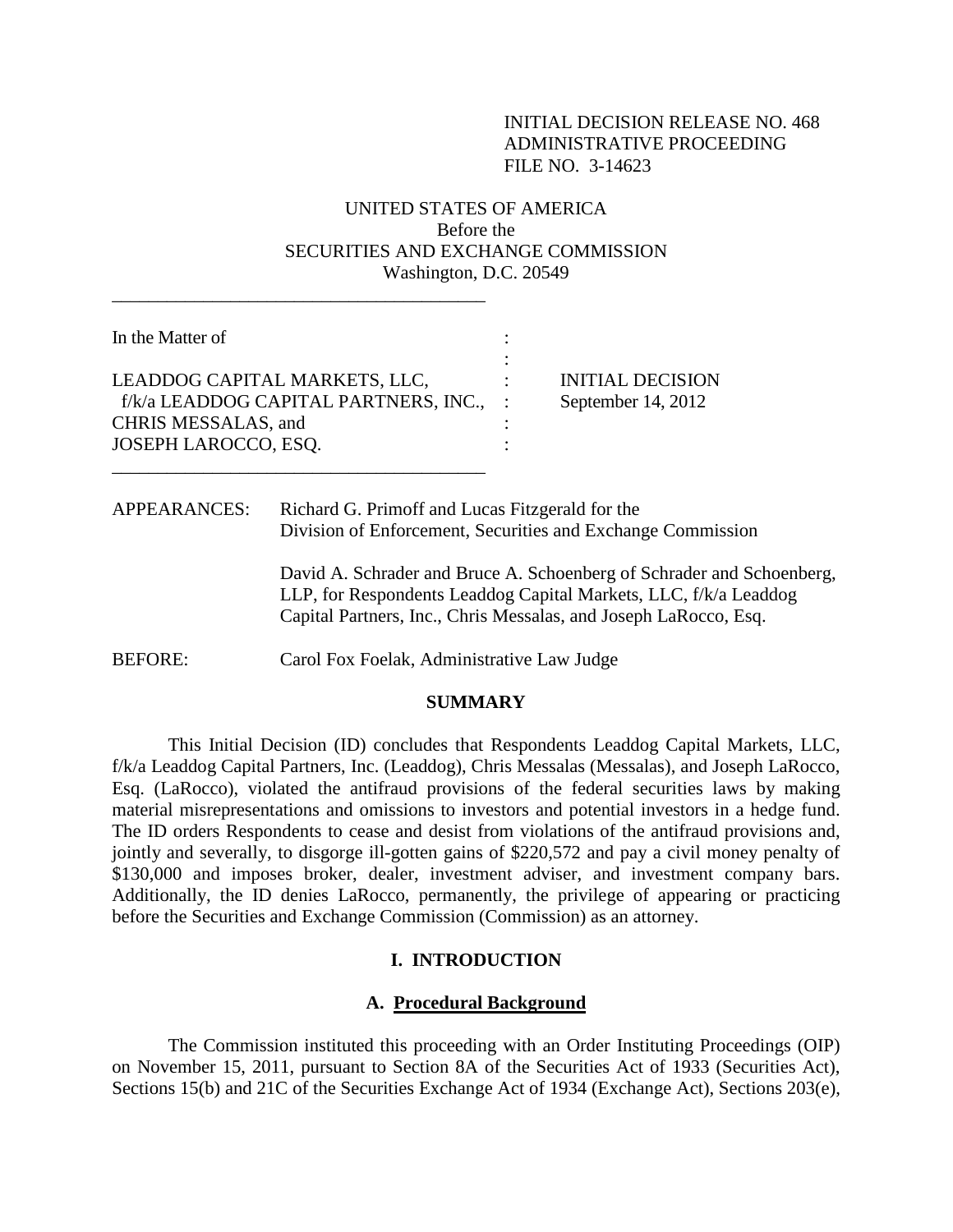203(f), and 203(k) of the Investment Advisers Act of 1940 (Advisers Act), Section 9(b) of the Investment Company Act of 1940 (Investment Company Act), and Rule 102(e) of the Commission's Rules of Practice.<sup>[1](#page-1-0)</sup> The undersigned held a six-day hearing between April 23 and May 17, 2012. Hearing sessions were held in New York City (April 23-27, 2012) and remotely (May 17, 2012). Five witnesses testified, including Messalas and LaRocco, and numerous exhibits were admitted into evidence. $2$ 

The findings and conclusions in this ID are based on the record. Preponderance of the evidence was applied as the standard of proof. See Steadman v. SEC, 450 U.S. 91, 97-104 (1981). Pursuant to the Administrative Procedure Act, 5 U.S.C. § 557(c), the parties' Proposed Findings of Fact and Conclusions of Law and the Division of Enforcement's (Division) Reply were considered. All arguments and proposed findings and conclusions that are inconsistent with this ID were considered and rejected.

## **B. Allegations and Arguments of the Parties**

This proceeding concerns Respondents' dealings with advisory clients from approximately November 2007 through approximately August 2009. The OIP alleges that in the course of raising money from investors and operating a hedge fund, Respondents made various

<span id="page-1-0"></span><sup>&</sup>lt;sup>1</sup> Exchange Act Section 4C, which was added by the Public Company Accounting Reform and Investor Protection Act of 2002, known as the Sarbanes-Oxley law, codified Rule 102(e)(1), which had been in existence for many years, and provided specific statutory authority for its provisions. The provisions of Rule 102(e) and of Exchange Act Section 4C are virtually identical. "It is well established that when Congress revisits a statute giving rise to a longstanding administrative interpretation without pertinent change, the 'congressional failure to revise or repeal the agency's interpretation is persuasive evidence that the interpretation is the one intended by Congress.'" CFTC v. Schor, 478 U.S. 833, 846 (1986) (citations omitted); see also Lorillard v. Pons, 434 U.S. 575, 580-81 (1978) ("Congress is presumed to be aware of an administrative or judicial interpretation of a statute and to adopt that interpretation when it reenacts a statute without change [and] where, as here, Congress adopts a new law incorporating sections of a prior law, Congress normally can be presumed to have had knowledge of the interpretation given to the incorporated law, at least insofar as it affects the new statute." (citations omitted)); Cf. Herman & MacLean v. Huddleston, 459 U.S. 375, 384-85 (1983) (Congress's decision to leave Section 10(b) intact while comprehensively revising the securities laws suggested that Congress ratified the well-established judicial interpretation of the implied private right of action under Section 10(b)); Davis v. Mich. Dep't of Treasury, 489 U.S. 803, 813 (1989) ("When Congress codifies a judicially defined concept, it is presumed, absent an express statement to the contrary, that Congress intended to adopt the interpretation placed on that concept by the courts.").

<span id="page-1-1"></span><sup>&</sup>lt;sup>2</sup> Citations to the transcript will be noted as "Tr.  $\Box$ " Citations to exhibits offered by the Division of Enforcement and by Respondents will be noted as "Div. Ex. \_\_" and "Resp. Ex. \_\_," respectively.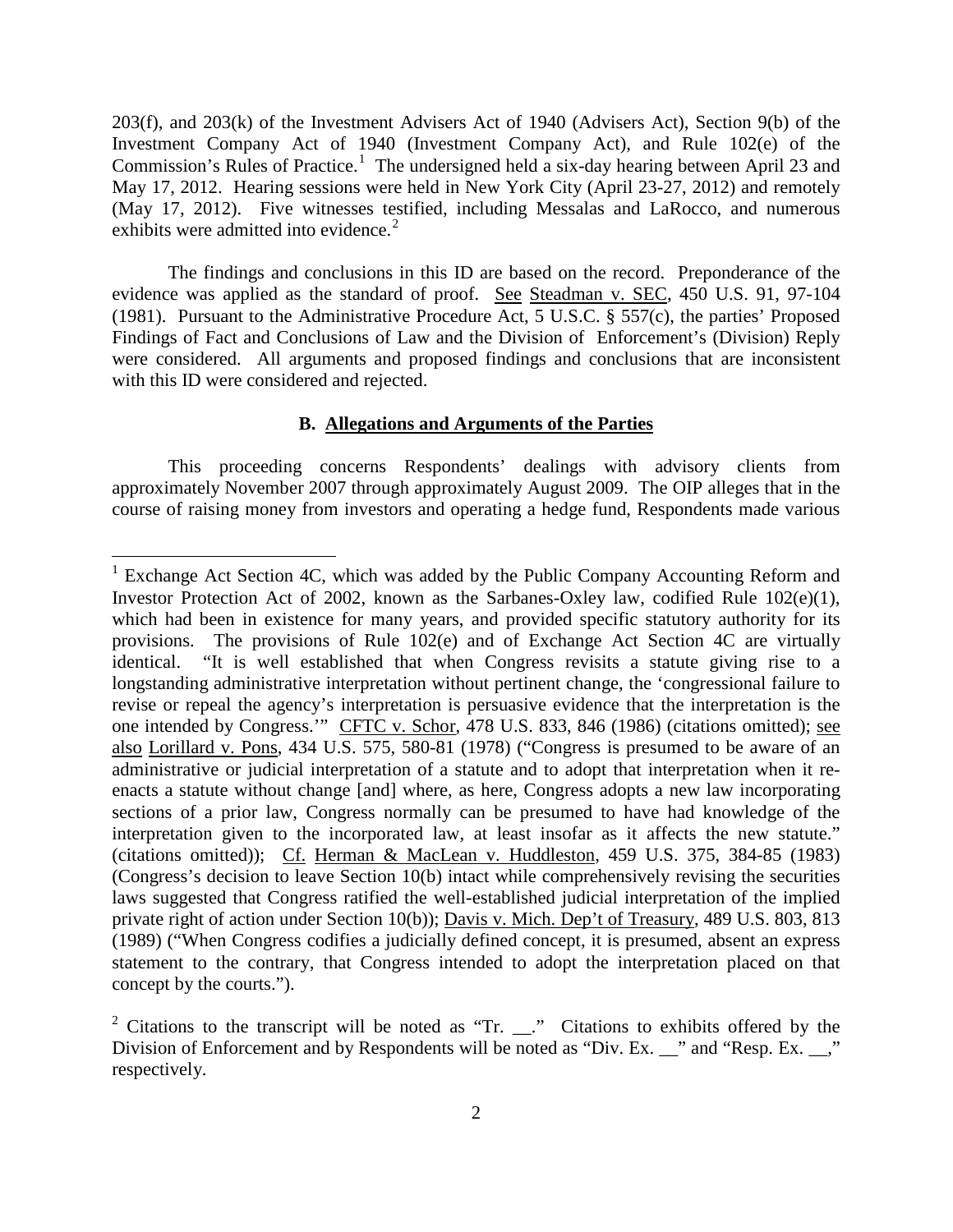material misrepresentations and omissions concerning the liquidity of the fund's assets, conflicts of interest, related-party transactions, Messalas's disciplinary history, and other matters.

The Division is seeking cease-and-desist orders, disgorgement, third-tier civil money penalties, and bars. Respondents argue that the charges are unproven and no sanctions should be imposed.

## **II. FINDINGS OF FACT**

As discussed below, Respondents established a hedge fund in late 2007 and provided materials to investors and potential investors containing incomplete or false representations as to Messalas's disciplinary history, the liquidity of the fund's investments, and related-party transactions.

## **A. Respondents and Other Relevant Entities**

#### **1. Leaddog Capital L.P.**

Leaddog Capital L.P. (the Fund), the hedge fund operated by Respondents, is central to the events at issue. Tr. passim; Div., Resp. Exs. passim. Formed at the end of 2007, its first Private Placement Memorandum (PPM) was dated November 1, 2007. Tr. 418, 899; Div. Ex. 3. The Fund was to be focused on private placement investments in microcap public companies with market capitalizations under \$250 million through the purchase of various types of convertible securities and common stock (Div. Ex. 3 at ENFLD-004410, 004415, 004445), would involve a high degree of risk (Div. Ex. 3 at ENFLD-004404, 004420, 004466), and limited liquidity (Div. Ex. 3 at ENFLD-004402-03, 004411, 004413, 004420, 004430). The general partner was to be paid a 2% management fee and 20% performance allocation. Div. Ex. 3 at ENFLD-004412, 004417, 004422, 004448-49. The Fund's accounts were to be audited at the end of each fiscal year by independent certified public accountants (CPAs) and copies of the CPAs' report were to be forwarded to the limited partners.<sup>[3](#page-2-0)</sup> Div. Ex. 3 at ENFLD-004425, 004453, 004455. Subsequent PPMs, dated November 1, 2008, January 1, 2009, and August 1, 2009, also contained the foregoing representations. Div. Exs. 45, 81, 125.

The November 1, 2007, PPM limited withdrawals by limited partners to requests made after the one-year anniversary of the limited partner's capital contribution and then each December 31 thereafter and provided that the Fund would not be required to liquidate any of its underlying investments to fulfill withdrawal requests. Div. Ex. 3 at ENFLD-004412-13, 004459-60. The lockup period was increased to two years in the November 1, 2008, and subsequent PPMs. Div. Ex. 45 at ENFLD-004565, Div. Ex. 81 at ENFLD-013703, Div. Ex. 125 at ENFLD-016803.

From November 2007 through approximately July 2009, Respondents raised approximately \$2 million for investment in the Fund. Tr. 47, 68, 495; Div. Ex. 104 at ENFLD-014901.

<span id="page-2-0"></span><sup>&</sup>lt;sup>3</sup> The purposes of this included marketing. Tr. 601; Div. Ex. 161.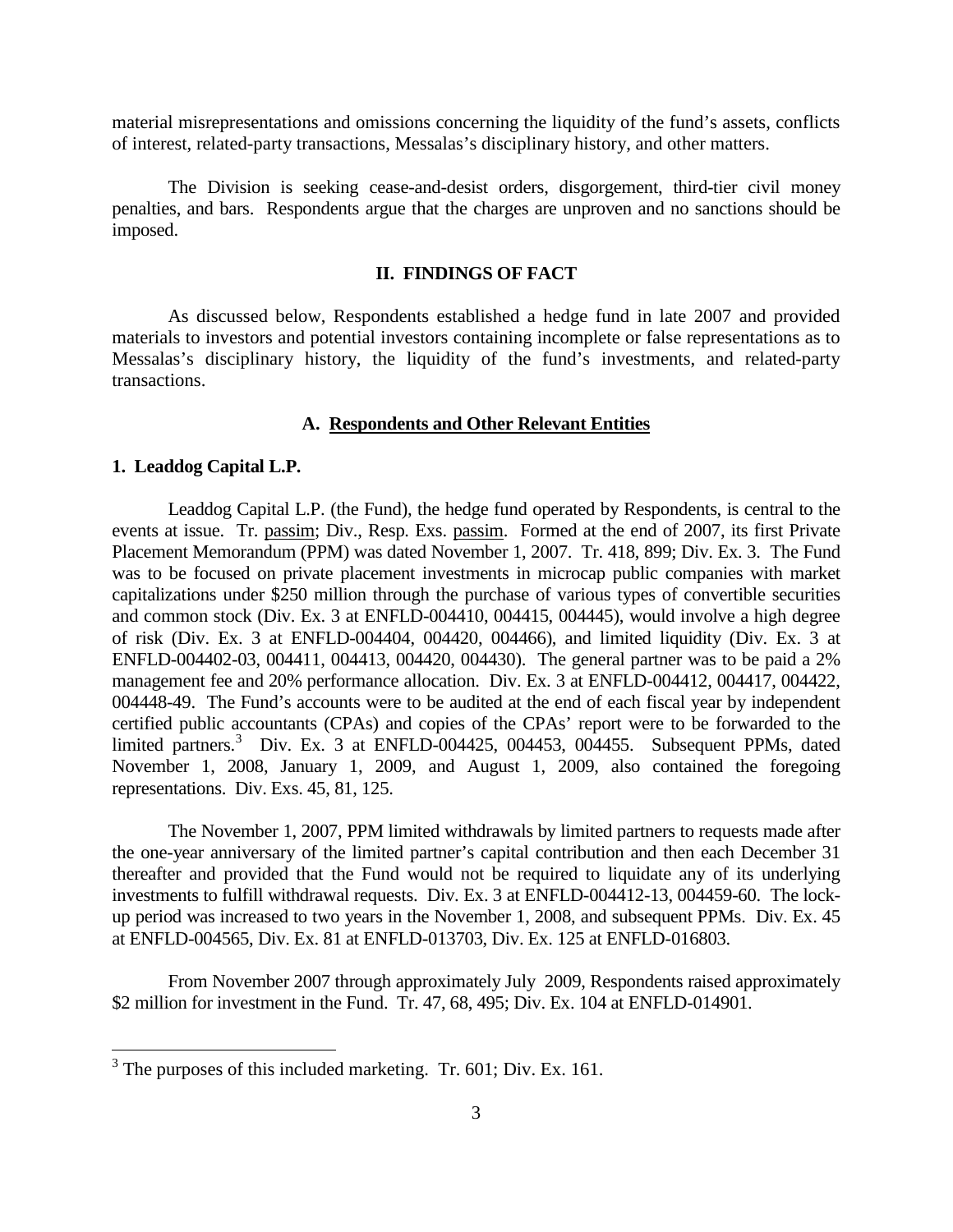## **2. Leaddog Capital Markets, LLC, f/k/a Leaddog Capital Partners, Inc.**

Leaddog is owned 60% by Messalas and [4](#page-3-0)0% by LaRocco.<sup>4</sup> Tr. 901, 988; Div. Ex. 81 at ENFLD-013707. LaRocco, as general counsel, drafted such documents as the PPM and subscription agreements, and was responsible for marketing materials and dealing with the Fund's auditor, Spicer Jeffries LLP (Spicer Jeffries). Tr. 630, 677, 984-85, 990. Messalas was responsible for trading, brokerage and bank accounts, and paying expenses. Tr. 630-631. He also approved disclosure documents drafted by LaRocco.<sup>[5](#page-3-1)</sup> Div. Exs. 18, 19. There was also overlap between their responsibilities. Tr. 629.

## **3. Chris Messalas**

Messalas entered the securities industry in 1992. Tr. 1060; Div. Ex. 151 at 6. He has specialized exclusively in microcap stocks. Tr. 1078. He has been associated with a number of broker-dealers: D.H. Blair & Co., Inc. (1992-1996), First United Equities Corporation (1996- 1997),<sup>[6](#page-3-2)</sup> H.J. Meyers & Co., Inc. (1998), May, Davis Group Inc. (10/1998-09/2000), Joseph Stevens & Company, Inc. (09/2000-11/2002), Park Capital Securities, LLC (Park Capital) (11/2002-  $01/2004$ ,<sup>[7](#page-3-3)</sup> Carlton Capital Inc. (Carlton Capital) (01/2004-11/2008), Wilmington Capital Securities,

<span id="page-3-1"></span><sup>5</sup> Messalas testified that he did not know why LaRocco sought his approval, which he considered unnecessary. Tr. 938-39.

<span id="page-3-2"></span> $6$  Messalas left this firm when it ceased operations due to legal problems. Tr. 958-59.

<span id="page-3-3"></span> $<sup>7</sup>$  Park Capital requested withdrawal of its NASD registration on January 15, 2004. Div. Ex. 192</sup> at 2. Thereafter, the NASD brought a disciplinary proceeding against Park Capital (Disciplinary Proceeding No. CMS 040165). Id. at 1-4. The settlement order expelling Park Capital found that, from April 2002 through February 2003, two groups of its salesmen used fraudulent techniques to induce customers to purchase securities and other violations. Id. The settlement order does not mention Messalas, and he was not implicated in any wrongdoing at Park Capital. Tr. 1094; Div. Ex. 192 at 1-4.

<span id="page-3-0"></span> $4$  The original entity, Leaddog Capital Partners, Inc., was the general partner, investment manager, and administrator of the Fund through approximately January 2009. Div. Ex. 3 at ENFLD-004399, 004414, Div. Ex. 81 at ENFLD-013705. As compared with LaRocco, Messalas was dominant in this predecessor entity as well: Messalas was its CEO, president, and chairman of the board, and LaRocco was general counsel and a director. Div. Ex. 3 at ENFLD-004416. Leaddog Capital Markets, LLC, then became the general partner and investment manager, and another related entity, Leaddog Capital Equities, LLC, became the administrator. Div. Ex. 81 at ENFLD-013705. Gary T. Amato (Amato), who invested approximately \$50,000 in the Fund, assisted in performing administrative services. Tr. 602-03; Div. Ex. 81 at ENFLD-013710, Div. Ex. 86, Div. Ex. 140 at ENFLD-058943. Respondents represented to investors that Amato was the Fund's administrator. Div. Ex. 88 at ENFLD-004835, Div. Ex. 104 at ENFLD-014904, Div. Ex. 122 at ENFLD-047490. Thomas G. Buckley, Jr., an investor in the Fund, considered the representation that the Fund had an outside administrator important in deciding whether to invest. Tr. 48-51.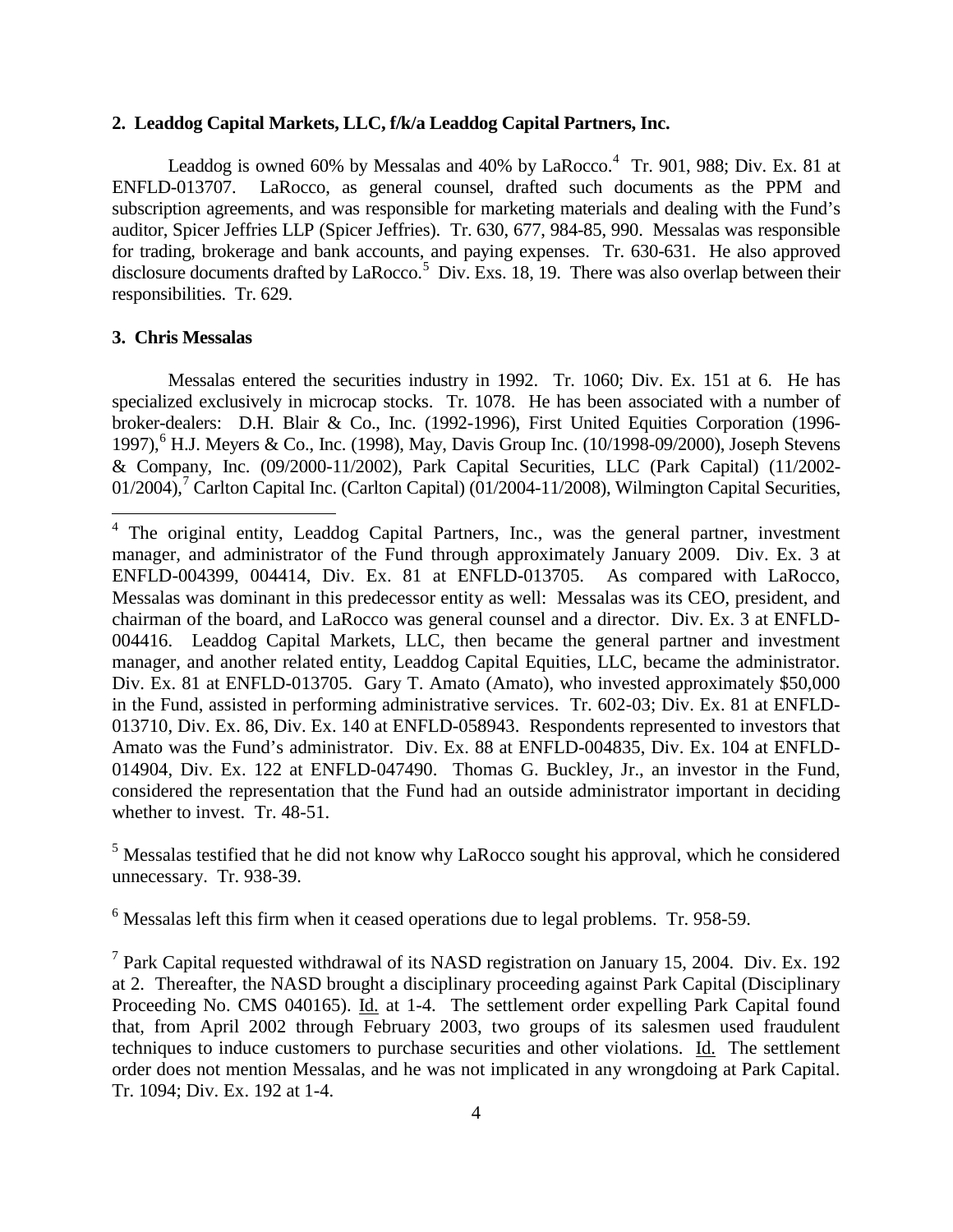LLC (Wilmington) (10/2008-01/2009), and Brookstone Securities, Inc. (Brookstone Securities) (01/2009-08/2009). Tr. 957-74; Div. Ex. 151 at 6. During the time at issue, Messalas was also the sole managing member of Roadrunner Capital Group, LLC (Roadrunner), an investment vehicle. Tr. 924, 1012-13; Div. Ex. 62 at ENFLD-055955.

During the time at issue, Messalas was chairman and CEO of The Carlton Companies, Inc. (The Carlton Companies), <sup>[8](#page-4-0)</sup> parent of Carlton Capital. Tr. 903-05. Carlton Capital was the only active subsidiary of The Carlton Companies. Tr. 930. Messalas and Albert Wardi (Wardi) together controlled The Carlton Companies through their 50-50 ownership of a preferred share that had voting control. Tr. 933-34, 1064-65. Wardi was the president of Carlton Capital. Tr. 935-36.

In 2005, Messalas settled a customer complaint of misrepresentations and omissions regarding unsuitable investments in penny stocks (NASD Case No. 04-07733) and paid \$45,000 in the settlement. Tr. 968-70; Div. Ex. 151 at 12-15. A subsequent complaint (NASD Arbitration No. 07-01963), filed on July 13, 2007, had been withdrawn as to Messalas by the time it was settled on February 20, 2009, with a payment of \$15,000. Tr. 966-67; Div. Ex. 151 at 11-12.

Carlton Capital withdrew its FINRA  $(f/k/a$  NASD)<sup>[9](#page-4-1)</sup> registration on November 14, 2008.<sup>[10](#page-4-2)</sup> Tr. 971; Div. Ex. 150 at 2. FINRA also expelled it on January 8, 2009, for failure to pay a \$40,000 fine to which it had agreed in settlement of a FINRA case.<sup>11</sup> Div. Ex. 150 at 15-18. When Carlton Capital went out of existence, Messalas transferred his registration to Brookstone Securities, after a brief stop at Wilmington. Tr. 948; Div. Ex. 151 at 1. Messalas was not an owner, direct or indirect, of Brookstone Securities (or of Wilmington), or an officer or principal. Tr. 1067-70. However, he was managing director of equities at both Carlton Capital and Brookstone Securities. Tr. 1070-71.

 $\overline{a}$ 

<span id="page-4-0"></span><sup>8</sup> On July 11, 2008, the entity's name was changed from Clayton, Dunning Group, Inc., to The Carlton Companies. Tr. 909; Div. Ex. 193 at 4.

<span id="page-4-1"></span> $9$  Pursuant to July 26, 2007, Commission approval, the member firm regulatory functions of the NASD and NYSE Regulation, Inc., were consolidated under the NASD, and the name of the expanded NASD was changed to Financial Industry Regulatory Authority, Inc., or FINRA. See Exchange Act Release Nos. 56146, 56148 (July 26, 2007); 91 SEC Docket 517, 522.

<span id="page-4-2"></span> $10$  Messalas testified that Wardi decided to close the firm because it was unprofitable. Tr. 971-72.

<span id="page-4-3"></span><sup>&</sup>lt;sup>11</sup> FINRA had alleged that Carlton Capital was subject to but failed to comply with the "taping" rule," NASD Rule 3010(B)(2), by providing certain registered representatives with access to unrecorded telephone lines on which they accepted customer orders, and that it committed other violations. Div. Ex. 48, Div. Ex. 150 at 16. Messalas was not the subject of the "taping rule" charges. Tr. 1093.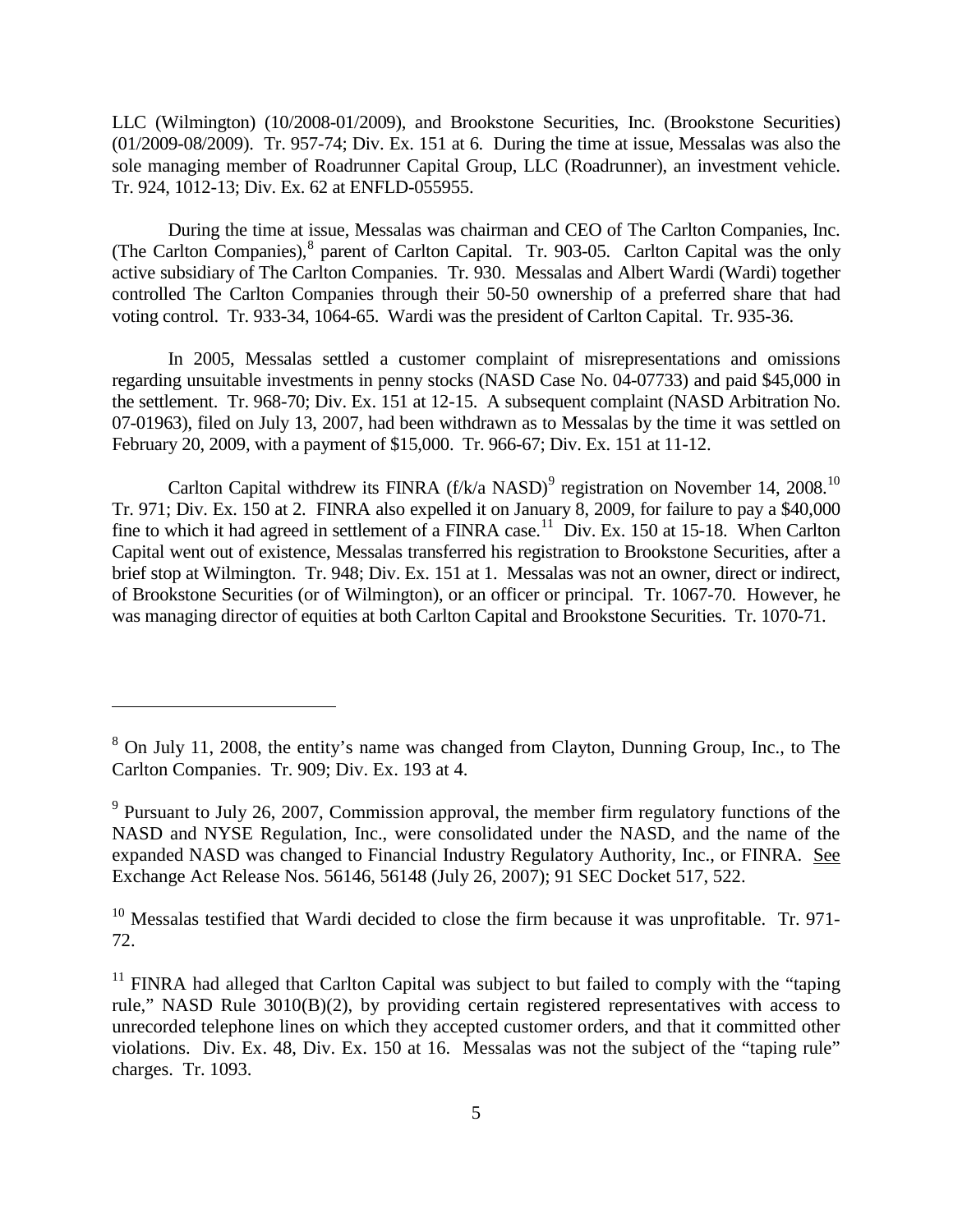## **4. Joseph LaRocco, Esq.**

LaRocco is a lawyer who has engaged in securities-related work for about fifteen years, doing such work as drafting purchase agreements for stock investments, placement agent agreements, and other documents related to hedge funds. Tr. 402-06, 471, 626. He has known Messalas, who was associated with broker-dealers for which LaRocco drafted documents, for several years. Tr. 403-08, 628, 899.

### **5. Related Entities and Individuals**

In addition to Messalas, registered representatives associated with Carlton Capital included his sister-in-law Nicole DePasquale (a/k/a Mongelli), Wardi, Joe Gebron, Adam Mayblum (Mayblum), and Patrick Donelan. Tr. 909-10, 973-74, 1010. Wardi was also the president, CEO, and chief compliance officer of Carlton Capital. Tr. 1062-63, 1066-67; Div. Ex. 150 at 4; Resp. Ex. 38.

Several related entities and individuals were collocated with Respondents in New York City, first at 48 Wall Street, and then at 120 Wall Street. In addition to Messalas and LaRocco, Carlton Capital, Wardi, and Nicole Mongelli were located at 48 Wall Street. Tr. 429-30. After Carlton Capital closed, Brookstone Securities opened at 48 Wall Street. Tr. 462. Kelly Hickel (Hickel), chairman of Leaddog's advisory board, also worked at the 48 Wall Street location.<sup>[12](#page-5-0)</sup> Tr. 464-65, 569, 868, 916-17, 923. In April 2009, Messalas, Leaddog, Nicole Mongelli, The Carlton Companies, and Brookstone Securities moved to 120 Wall Street.<sup>13</sup> Tr. 477, 499, 921, 923. Several of the companies in which the Fund invested also moved to 120 Wall Street – Therabiogen, Inc. (Therabiogen), United EcoEnergy Corp. (United EcoEnergy), and Spring Creek Capital Corp. Tr. 499, 922. Hickel was CEO and a director of these three companies, as well as of Environmental Testing Laboratories, Inc., another company in which the Fund invested, and Mayblum was a director of United EcoEnergy. Tr. 596; Div. Ex. 62 at ENFLD-055956-57, Div. Ex. 91 at 3, Div. Ex. 176 at 18; Resp. Ex. 81 at ENFLD-003520. Phillip Forman, the other member of Leaddog's advisory board, was also a director of Therabiogen and The Center for Wound Healing, another company in which the Fund invested. Tr. 452-53, 663, 868, 1052-53; Div. Ex. 137 at ENFLD-054967; Resp. Ex. 81 at ENFLD-003555. The above relationships were not disclosed to investors during the time at issue. The chart below depicts certain of the relationships.

<span id="page-5-0"></span> $12$  Hickel's business card, provided by Messalas, identified him as a "director" of Leaddog. Tr. 916; Div. Ex. 22.

<span id="page-5-1"></span><sup>&</sup>lt;sup>13</sup> In approximately August 2009, Brookstone Securities closed its branch office at 120 Wall Street due to legal problems. Tr. 500-02; Div. Ex. 125.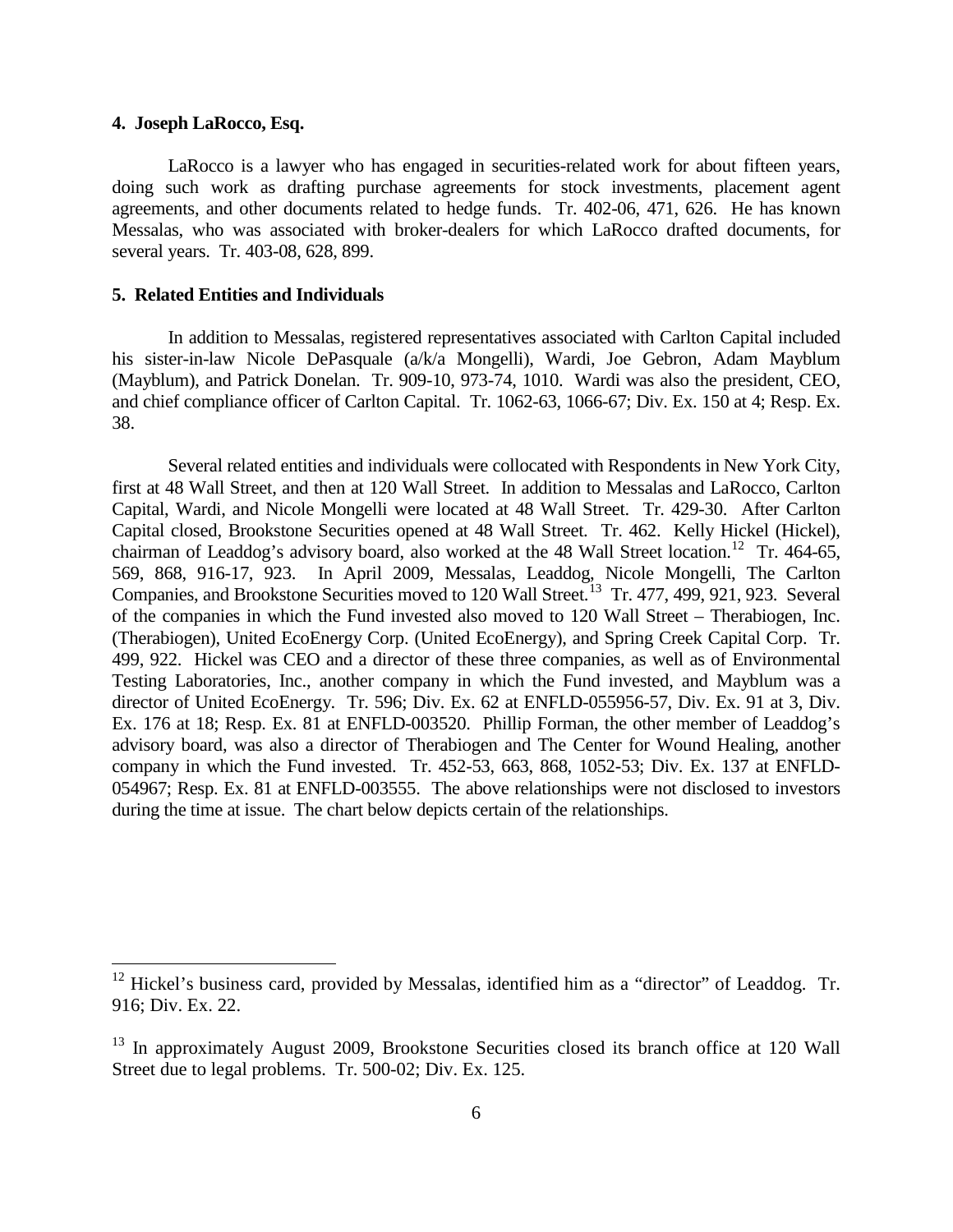

## **6. Investor Thomas G. Buckley, Jr.**

Thomas G. Buckley, Jr. (Buckley), invested in the Fund through his fund of funds, A Wall Street Fund, Ltd., in which he was essentially the only investor during the time at issue. Tr. 633. Buckley, aged approximately 85 and with several physical health problems during the time at issue, had drifted into investing from the operation of an eponymous construction company, which he had built from scratch, in the St. Louis, Missouri, area. Tr. 22, 83-84.

## **B. Disclosures Made to Investors and Potential Investors**

#### **1. Disclosures in the Fund's PPMs**

The November 1, 2007, PPM warned that, as the Fund had no operating history, its "investment performance for the foreseeable future will depend largely on the abilities of the General Partner" and provided biographies of Messalas and LaRocco. Div. Ex. 3 at ENFLD-004416, 004427, 004433. Messalas's biography included his association with Carlton Capital and its parent and with all other broker-dealers with which he had ever been associated, except for the disgraced firms First United Equities Corporation and Park Capital. Div. Ex. 3 at ENFLD-004416. A subsequent PPM, dated November 1, 2008, additionally omitted Carlton Capital (but retained The Carlton Companies) from Messalas's biography. Div. Ex. 45 at ENFLD-004559. LaRocco sought and received Messalas's approval for this change. Div. Exs. 56, 194. A subsequent January 1, 2009, PPM (that was provided to Buckley) added Brookstone Securities. Div. Ex. 81 at ENFLD-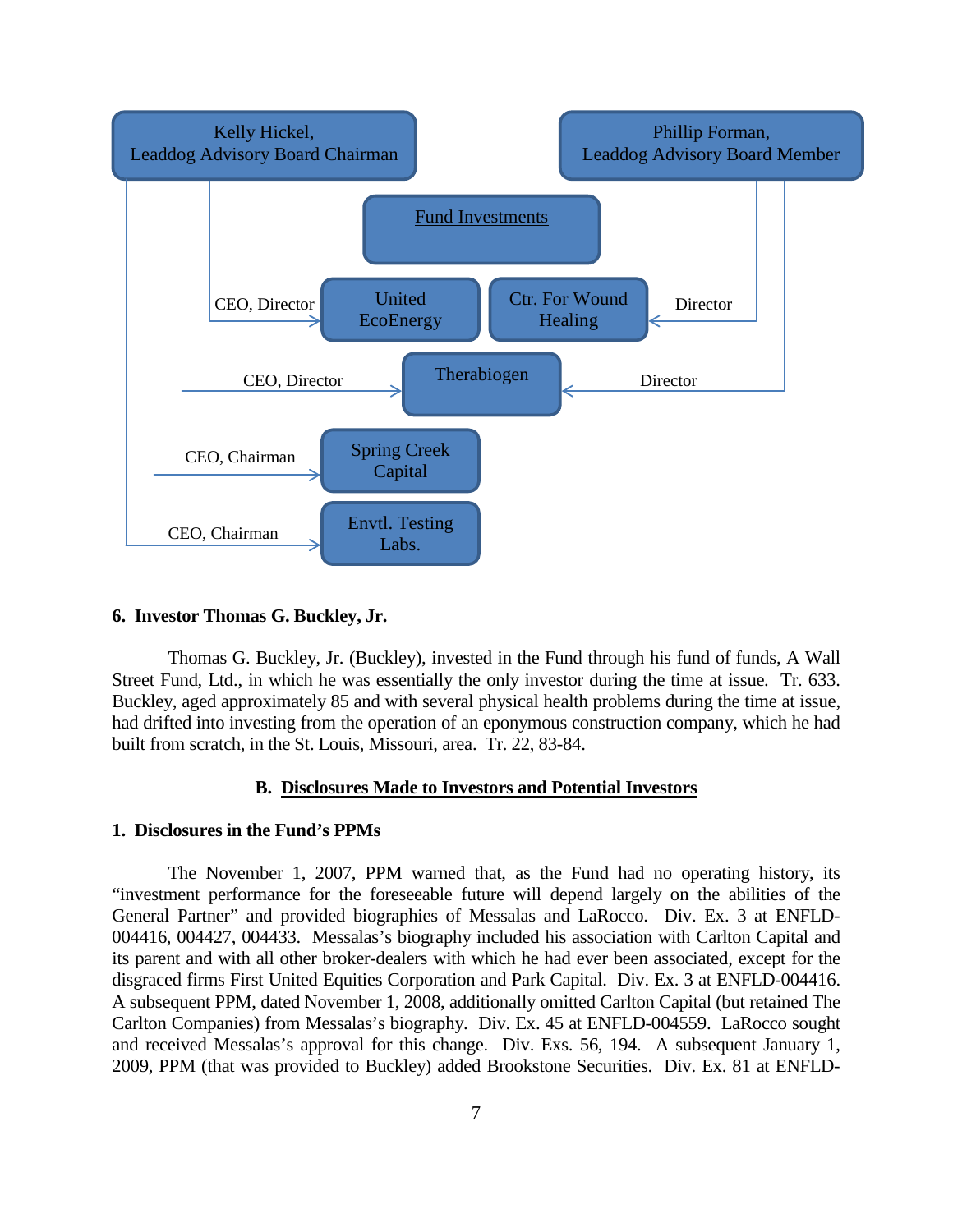013707. A subsequent August 1, 2009, PPM omitted Brookstone Securities.<sup>[14](#page-7-0)</sup> Div. Ex. 125 at ENFLD-016807.

Messalas claimed that he provided LaRocco with complete information regarding his associations and relied on LaRocco's legal judgment as to what to include in disclosure documents. Tr. 985-87. However, this is not entirely consistent with LaRocco's testimony. LaRocco testified that he had heard that there were charges brought against Park Capital, but did not know the details, including that the NASD had expelled the firm. Tr. 411-12. LaRocco knew that Messalas had some kind of ownership interest with Wardi in Carlton Capital, but was not sure of the relationship between Carlton Capital and The Carlton Companies. Tr. 420-22, 441-42. He was also not aware that Carlton Capital was subject to the NASD taping rule. Tr. 419. LaRocco learned from Messalas that FINRA brought charges against Carlton Capital but does not know precisely when he became aware of this. Tr. 432-34, 437, 439, 445-48. He also did not recall when Messalas told him that Carlton Capital was not going to pay its \$40,000 fine or when he knew that FINRA expelled it. Tr. 457, 461. In any event, after discussion, Messalas and LaRocco decided that Carlton Capital's disciplinary history was not material. Tr. 505-06. In November 2008, after speaking with a potential investor who may have known of Carlton Capital's disciplinary situation, LaRocco advised Messalas that they should "update" the portion of his biography that referenced Carlton Capital. Div. Ex. 56. LaRocco said that he would have referred the investor to Messalas if asked specific questions about Carlton Capital. Tr. 453.

Concerning the complaints against Messalas himself, LaRocco knew that NASD Case No. 04-07733 had been settled for "nuisance value." Tr. 418. However, Messalas did not tell him what the allegations were, and he did not investigate further. Tr. 419, 648. LaRocco also did not know about NASD Arbitration No. 07-01963. Tr. 865.

## **2. Disclosures in Buckley's Due Diligence Questionnaire**

Buckley first contacted Leaddog in February 2009, and LaRocco sent him the Fund's offering documents. Div. Ex. 81 at ENFLD-013688. He eventually invested  $$500,000^{15}$  $$500,000^{15}$  $$500,000^{15}$  in the Fund after conversing with LaRocco and evaluating Messalas and LaRocco's responses to his due diligence questionnaire (DDQ). LaRocco compiled some of the responses to Buckley's DDQ and Messalas provided input on others, including Questions 31, 32, and 45, regarding the liquidity and concentration of the Fund's portfolio, and 35-37, regarding the disciplinary history of Leaddog's principals. Tr. 476, 478-79, 523-27, 637-40, 992-1000. Both Messalas and LaRocco signed the DDQ. Div. Ex. 88 at ENFLD-004837. Their response identified Messalas as the Fund manager and LaRocco as the point of contact. Id. at ENFLD-004834.

<span id="page-7-0"></span><sup>&</sup>lt;sup>14</sup> LaRocco testified that he did not know why the changes regarding Carlton Capital and Brookstone Securities were made. Tr. 446-48.

<span id="page-7-1"></span><sup>&</sup>lt;sup>15</sup> Buckley invested \$100,000 on February 26, 2009, and \$250,000 on May 29, 2009. Tr. 24-25, 46-47; Resp. Exs. 13, 15. He invested an additional \$150,000 on July 30, 2009. Tr. 66-70; Div. Ex. 124.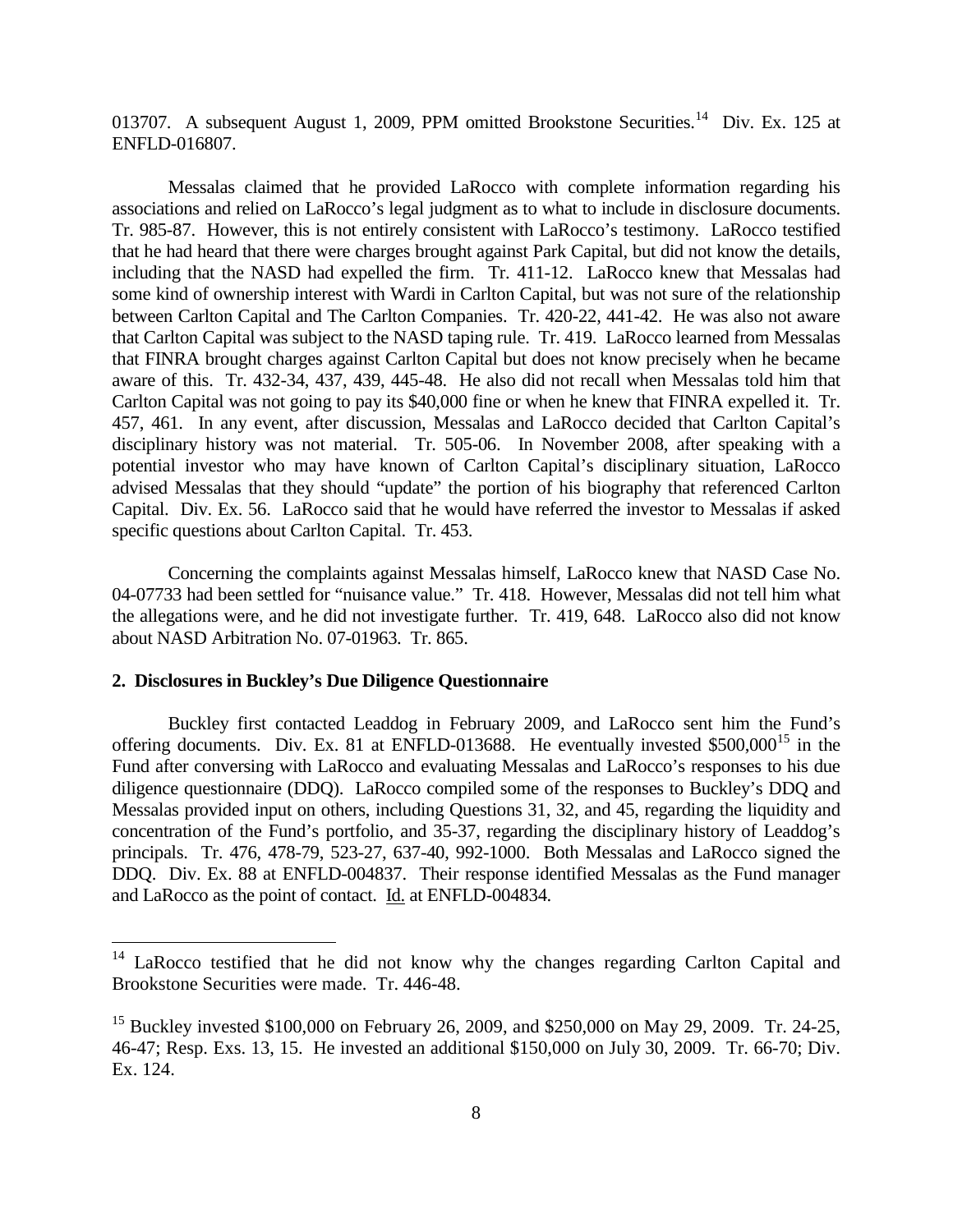Buckley asked LaRocco whether the two-year lockup could be waived; due to his age and health, he was concerned about being able to get his money out.<sup>[16](#page-8-0)</sup> Tr. 41-46. Buckley further addressed this concern in Questions 31, 32, and 45 of his DDQ. Div. Ex. 88 at ENFLD-004836. Messalas provided the answers to these questions, which were on topics with which LaRocco was not conversant. Tr. 523-30, 637-38.

Question 31 asked, "What percent of the Fund assets are invested in non-liquid issues and cannot be marked to market each day?" Div. Ex. 88 at ENFLD-004836. The answer was "50%." Id. This response was not consistent with representations in the Fund's contemporaneous financial statements that approximately 92% of its investments had no readily ascertainable market values. Div. Ex. 110 at ENFLD-045785, 045791-94. Instead, using highly sophistical reasoning, Messalas read Question 31 to ask the percentage of non-liquid assets that could not be marked to market each day, while interpreting "marked to market" as having a bid and an ask that could be researched, regardless of how long it had been since the issue last traded. Tr. 1021-28, 1038-59, 1073-77. Thus, Messalas concluded that 50% was an appropriate answer, reasoning that 50% of the holdings were "Level 3" – no observable inputs, and 50% were "Level 2" – quoted prices in markets that are not active or have directly or indirectly observable inputs, although acknowledging that none was "Level 1" – quoted prices in active markets. Tr. 1022-26; Div. Ex. 110 at ENFLD-045792.

An example of illiquidity, United EcoEnergy, which comprised 26.64% of the Fund's securities investments, traded on only eighteen days between April 7, 2008, and Respondents' February 25, 2009, answer to Buckley's DDQ. Div. Ex. 110 at ENFLD-045798; Resp. Ex. 72.

Question 32 asked, "How long would it take to liquidate the entire Portfolio?" Div. Ex. 88 at ENFLD-004836. The answer was "6 months approximately." Id. Concerning this answer, Messalas considered that he was skillful at selling low-priced securities such as those that the Fund held and thus could liquidate the Fund's portfolio in six months by various means, including private sales. Tr. 1057-59, 1078-83.

Question 45 also addressed a concern related to liquidity: "Is there a maximum percent of the assets that will be risked on one trade?" Div. Ex. 88 at ENFLD-004836. Respondents answered, "No, but will try to limit investments to 5% per issuer maximum." Id. This statement was extremely misleading – 81% of the Fund's securities investments was concentrated in four issuers, with United EcoEnergy at 26.64%. Div. Ex. 110 at ENFLD-045798.

Question 35-37 asked, "Have the Manager or trader or other principals of the firm had any complaints, civil or criminal, filed against them anywhere at any time in a court of law or with a regulatory agency, state or federal whether proven or not and if so give details of the parties and the

<span id="page-8-0"></span> $16$  Buckley recalled that, after consulting with Messalas, LaRocco agreed to waive the two-year lockup. Tr. 43. LaRocco recalled that they did not agree to waive it but did agree to consider a request for early redemption in the event of extraordinary circumstances. Tr. 517-18, 650-51. Buckley did eventually make such a request, which was granted. Tr. 74-75, 660. Due to the Fund's lack of liquidity, however, only \$50,000 of his \$500,000 investment was actually returned. Tr. 76, 183, 522, 664-65.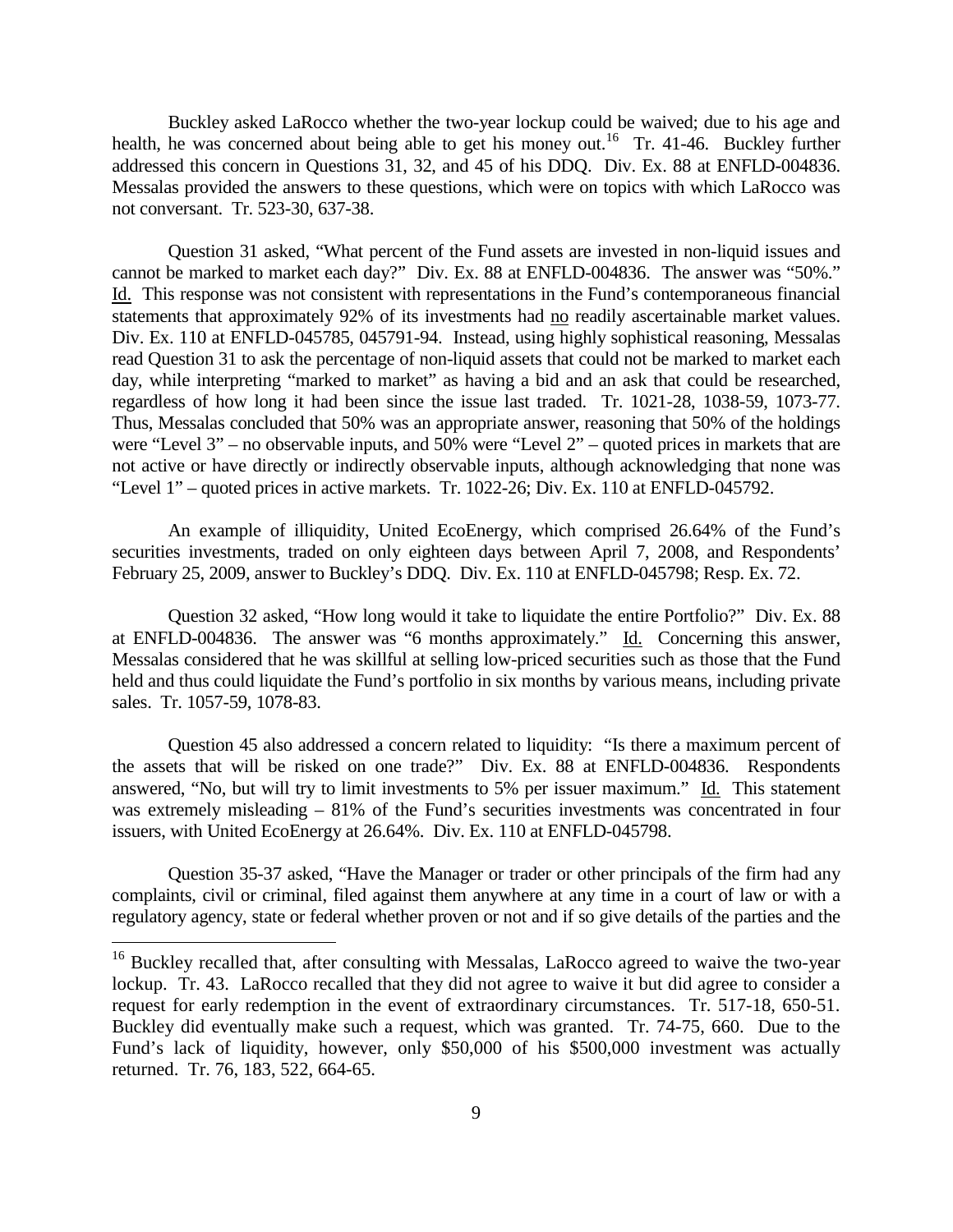outcome." Div. Ex. 88 at ENFLD-004836. The answer referenced a lawsuit, twelve years earlier, against LaRocco regarding an opinion letter but did not mention the NASD complaints against Messalas or against Carlton Capital. Id.

Messalas testified that he divulged his disciplinary history to LaRocco and relied on his legal judgment as to what to include in the answer to Question 35-37. Tr. 994-97, 1089-90. However, LaRocco did not know about the 2007 NASD complaint (NASD Arbitration No. 07- 01963). Tr. 865. LaRocco also testified inconsistently as to whether he knew the details of the 2004 complaint (NASD Case No. 04-07733). Tr. 480-81, 639-40. In any event, LaRocco reasoned that the NASD was not "a regulatory agency, state or federal" and thus, he and Messalas collectively decided, complaints filed with that body need not be disclosed in response to Question 35-37. Tr. 479-81, 484-85. Somewhat inconsistently, LaRocco testified that he made the ultimate decision on the response. Tr. 640.

#### **3. Disclosures in HedgeFund.net's Due Diligence Questionnaire**

HedgeFund.net is a website, accessible to potential investors, on which hedge funds can place information about themselves. Tr. 489, 492. Respondents advised Buckley that the Fund's monthly returns were published on HedgeFund.net. Tr. 491; Div. Ex. 88 at ENFLD-004835 (Question 21). HedgeFund.net had two levels – a basic, free level and a premium level for \$11,000 annually on which a hedge fund could expose more information to more investors. Tr. 988-89; Resp. Ex. 118 at ENFLD-011820.

Respondents began using the free level in October 2008. Tr. 492; Resp. Ex. 119. They decided to move to the paid level and filled out the required DDQ as of May 11, 2009. Tr. 493-94; Div. Ex. 104. The DDQ including Respondents' answers was posted on the HedgeFund.net website. Div. Ex. 128. Respondents answered "None" to Question IV.1. "Please describe any litigation, complaints, arbitration, regulatory action and/or other disputes involving your firm, or its employees, in the past 5 years. Include the nature of the action and its outcome if resolved." Div. Ex. 104 at ENFLD-014904. Messalas provided information to LaRocco and left it to his legal judgment as to how to answer the question. Tr. 670, 984-87. LaRocco's tortured explanation of why he omitted mention of FINRA's expulsion of Carlton Capital and of any arbitration against Messalas was that he interpreted the question as referring only to complaints, litigation, or arbitration against individuals or entities in their capacity at Leaddog. Tr. 497.

The purpose of paying HedgeFund.net \$11,000 and filling out its DDQ with information to be posted on the website was to give the Fund more exposure to potential investors. Tr. 497. Somewhat unbelievably, Messalas testified that he did not know whether the purpose of the HedgeFund.net posting was for marketing the Fund or even what the purpose was. Tr. 988-91.

#### **4. Disclosures in the Fund's Financial Statements**

In December 2007, Messalas signed an agreement for Carlton Capital to act as the placement agent for an offering of United EcoEnergy stock. Tr. 582-83; Div. Ex. 158 at ENFLD-029334-42. United EcoEnergy paid Carlton Capital \$53,003 and LaRocco \$15,000 in fees pursuant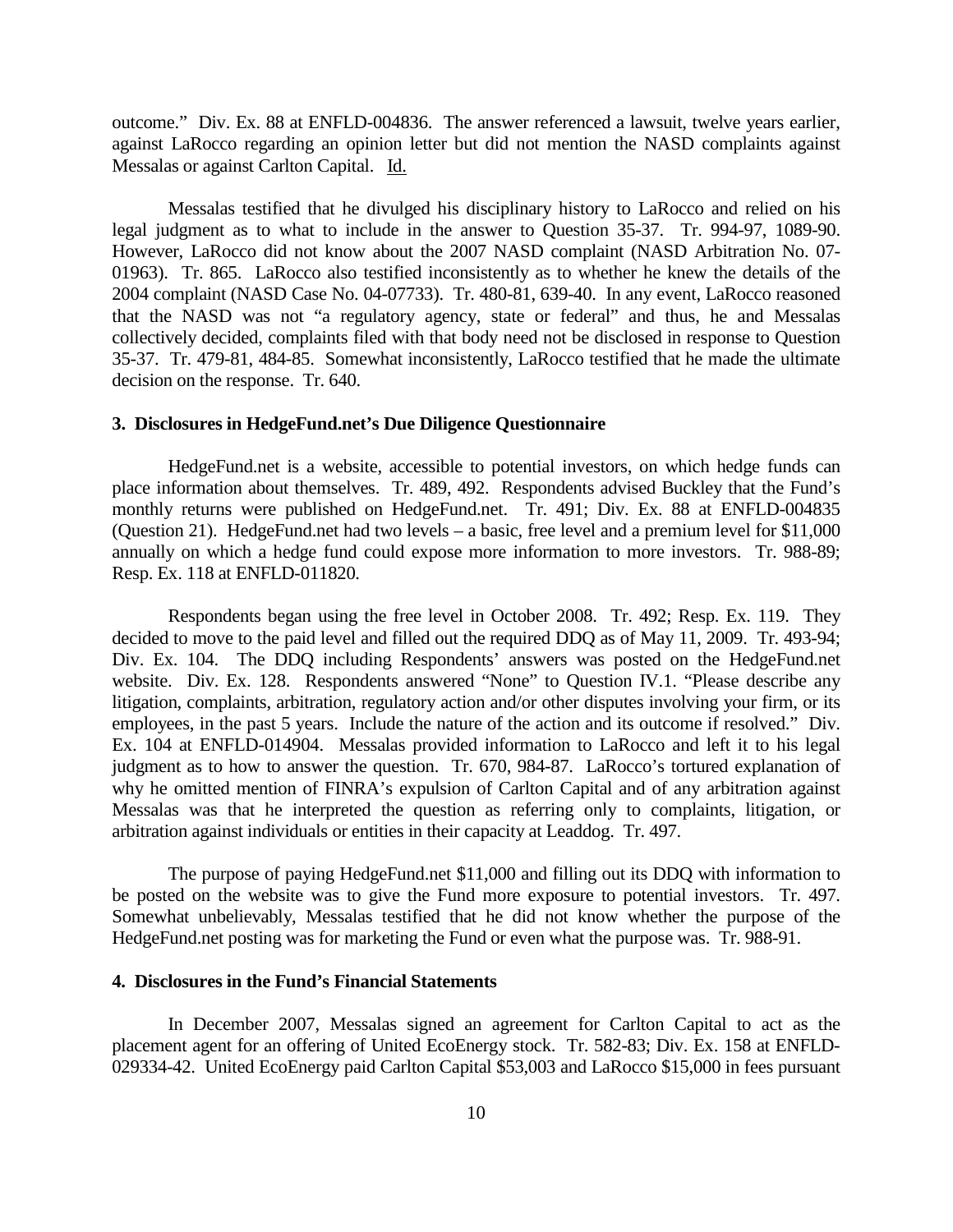to the agreement.<sup>[17](#page-10-0)</sup> Tr. 582-85; Div. Ex. 158 at ENFLD-054232-33. Messalas also signed an option agreement for his company, Roadrunner, to pay \$50 for an option to purchase more than 6.9 million shares of United EcoEnergy. Tr. 1010; Div. Ex. 12. On the same day, Messalas signed an option agreement for the Fund to pay \$50 for an option to purchase only 2 million shares of United EcoEnergy.<sup>[18](#page-10-1)</sup> Tr. 1010; Div. Ex. 11. Also in 2008, the Fund loaned \$25,000 to United EcoEnergy to be repaid from the proceeds of a stock offering in which Messalas and Carlton Capital were eligible to receive fees. Tr. 588-89; Div. Ex. 62 at ENFLD-056025-26.

In May 2008, Messalas signed an agreement for Carlton Capital to act as the placement agent for a securities offering of Paradise Music & Entertainment, Inc. (Paradise), another company in which the Fund invested. Tr. 596-98; Div. Ex. 160 at ENFLD-035110-20. Paradise paid Carlton Capital \$14,000 and LaRocco \$12,500 in fees pursuant to this agreement. Tr. 596-98; Div. Ex. 160 at ENFLD-054360-61. A few months later, Carlton Capital agreed to act as the placement agent for the general partner of the Fund, which paid Carlton Capital \$20,000 in fees. Tr. 851-53; Div. Ex. 7 at 2, Div. Ex. 34. The above transactions were not disclosed in the Fund's financial statements during the time at issue. Div. Ex. 122 at ENFLD-047508. The financial statements were sent to investors. Div. Exs. 122, 161. The chart below depicts certain of the non-disclosed transactions.



<span id="page-10-0"></span> $17$  In May to June 2009, while Messalas was associated with Brookstone, United EcoEnergy paid Brookstone \$30,740 and LaRocco \$15,000 in fees pursuant to a subsequent placement agent agreement signed by Messalas. Tr. 590-94; Div. Ex. 159 at ENFLD-032479-87, 054188-89.

<span id="page-10-1"></span> $18$  United EcoEnergy also paid consulting fees to Roadrunner. Tr. 587-88, 1012; Div. Ex. 62 at ENFLD-056024-25.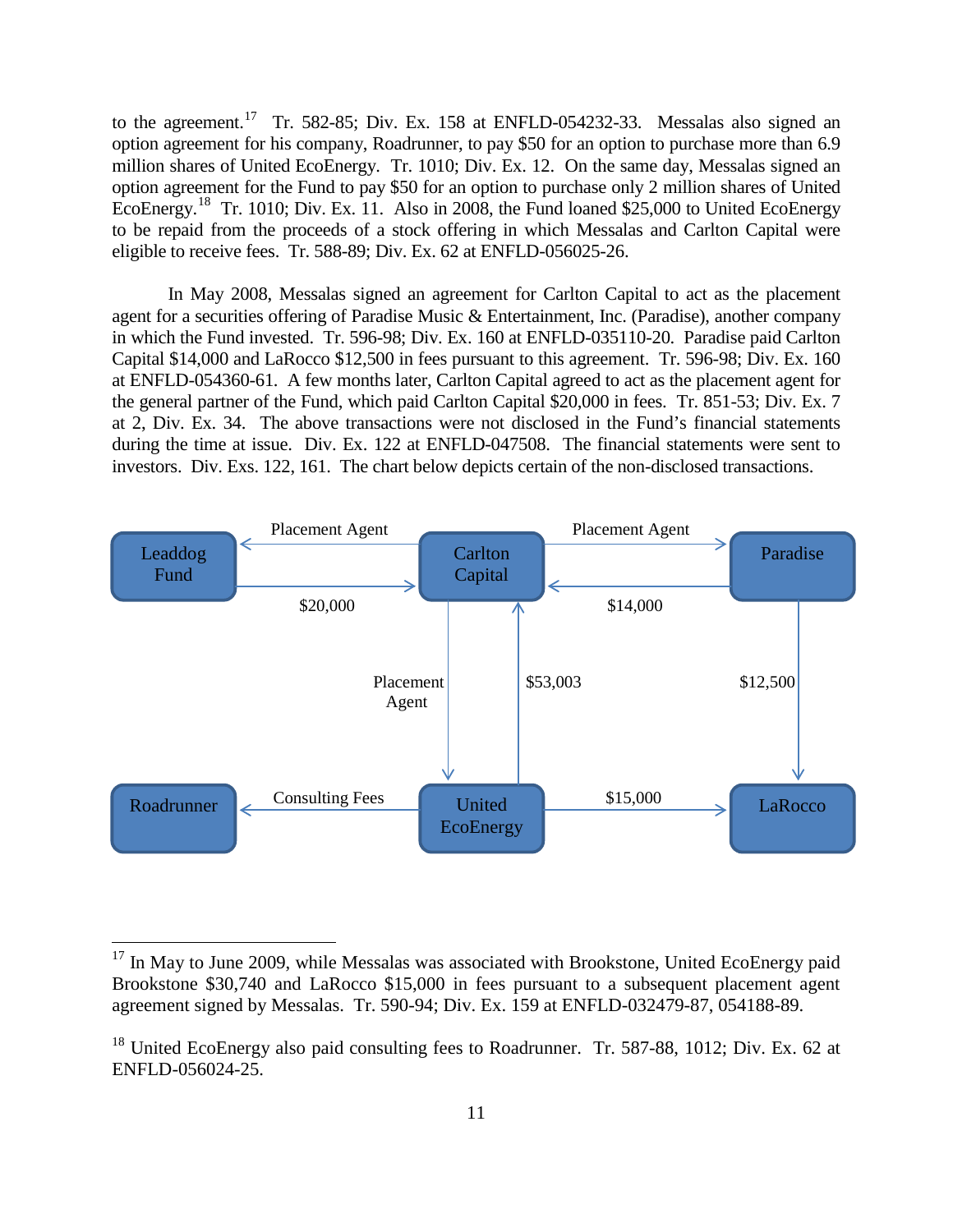Respondents did not disclose the related-party transactions to the Fund's auditor, Spicer Jeffries. Tr. 568-70. After learning of them in October 2009, Spicer Jeffries resigned as the Fund's auditor and retracted its report on the Fund's financial statements. Tr. 216-220, 274; Div. Ex. 182. LaRocco claims that the failure to disclose the transactions was based on a purported conversation he had with a member of the Spicer Jeffries audit team. Tr. 693-95. Inconsistent with previous assertions, LaRocco claims that this conversation took place with a staff member who did not testify at the hearing. Tr. 570-75. LaRocco also points to the Fund's PPM, which was provided to Spicer Jeffries and which warned against almost any eventuality but did not disclose the actual transactions that occurred. Tr. 198-99, 692-94; Div. Ex. 40. Spicer Jeffries's audit procedures included inquiring about any transactions with related parties. Tr. 311-13; Resp. Ex. 84 at ENFLD-007341. It was Respondents' responsibility to disclose them. Tr. 200- 03, 278-79; Div. Ex. 115 at ENFLD-015361. The transactions described above were obviously related-party transactions, and specialized expertise was not needed to identify them as such.

### **C. Management Fees and Performance Allocations**

The Fund paid Leaddog  $$13,389$  in management fees<sup>[19](#page-11-0)</sup> and  $$96,847$  in performance allocations during the period November 1, 2007, to December 31, 2008. Div. Ex. 5 at ENFLD-002436, 002437, 002443.

### **D. Ability to Pay**

LaRocco asserts that his financial condition supports a reduction in any substantial penalty that may be imposed. He and his family moved in with his parents about one year ago. Tr. 626. LaRocco submitted a number of financial statements that purported to substantiate his claim of inability to pay any substantial penalty. However, he was unable to validate certain figures because the documents were prepared by third parties. He was also unable to explain apparent inconsistency among the documents. Nonetheless, LaRocco's financial condition has been duly taken into account in determining whether disgorgement or a penalty is in the public interest. See 17 C.F.R. § 201.630(a).

### **III. CONCLUSIONS OF LAW**

The OIP charges that Respondents willfully violated, and Messalas and LaRocco willfully aided and abetted and caused Leaddog's violations of, Section 17(a) of the Securities Act and Section 10(b) of the Exchange Act and Rule 10b-5 thereunder. Additionally, it charges that Leaddog and Messalas willfully violated, and Messalas caused and willfully aided and abetted Leaddog's violation, and LaRocco willfully aided and abetted and caused Leaddog's and Messalas's violations of Section 206(4) of the Advisers Act and Rule 206(4)-8 thereunder. As discussed below, it is concluded that they willfully violated those provisions.

<span id="page-11-0"></span><sup>&</sup>lt;sup>19</sup> The 2% management fee amounted to \$21,936, but Leaddog forgave the balance over the \$13,389 that was actually paid. Div. Ex. 5 at ENFLD-002436, 002443.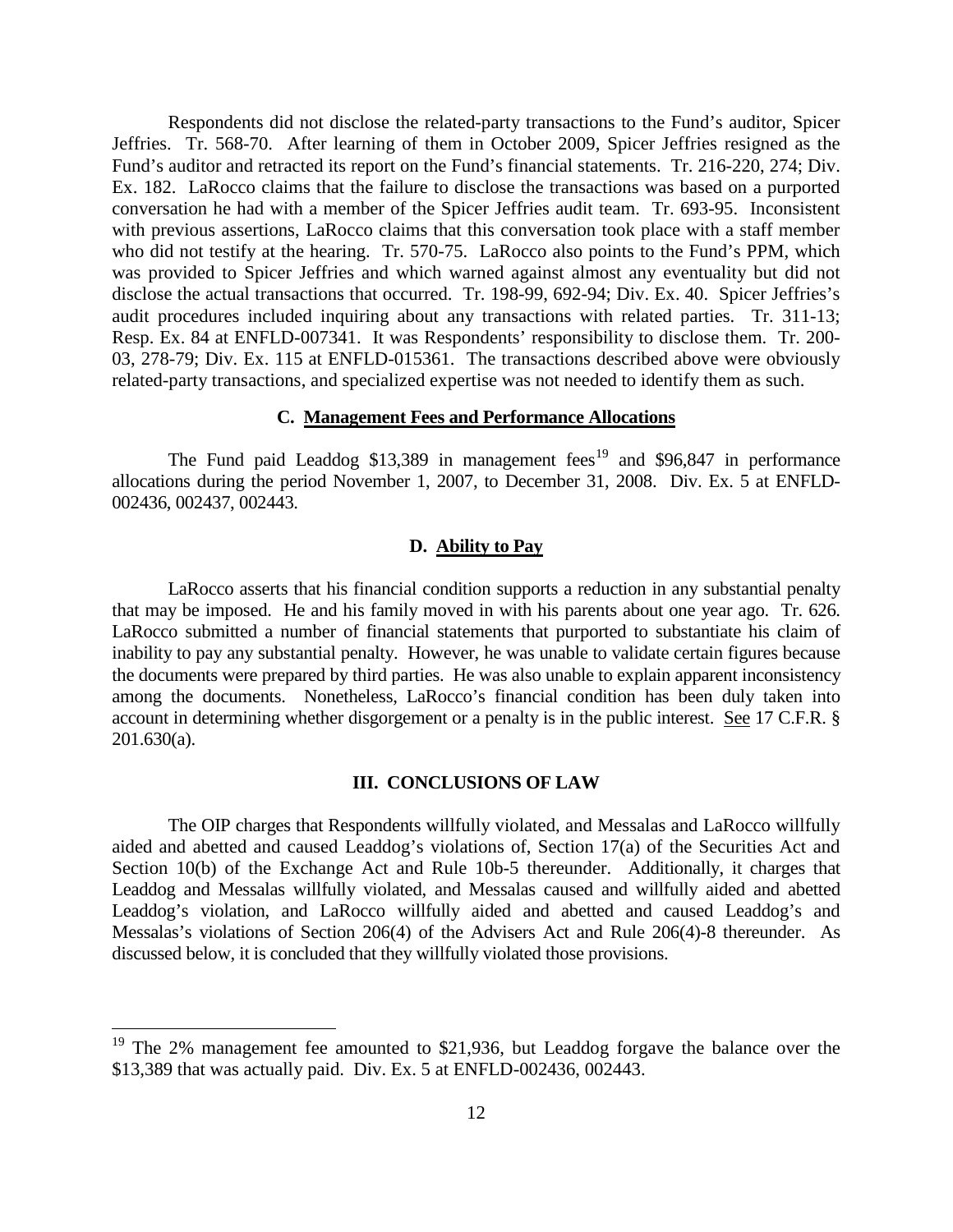#### **A. Antifraud Provisions**

Respondents are charged with willfully violating the antifraud provisions of the Securities, Exchange, and Advisers Acts – Section 17(a) of the Securities Act, Section 10(b) of the Exchange Act and Rule 10b-5 thereunder, and Section 206(4) of the Advisers Act and Rule 206(4)-8 thereunder – which prohibit essentially the same type of conduct. United States v. Naftalin, 441 U.S. 768, 773 n.4, 778 (1979); SEC v. Pimco Advisors Fund Mgmt. LLC, 341 F. Supp. 2d 454, 469 (S.D.N.Y. 2004).

Section 17(a) of the Securities Act makes it unlawful "in the offer or sale of" securities, by jurisdictional means, to:

1) employ any device, scheme, or artifice to defraud;

2) obtain money or property by means of any untrue statement of a material fact or any omission to state a material fact necessary to make the statement made not misleading; or

3) engage in any transaction, practice, or course of business which operates or would operate as a fraud or deceit upon the purchaser.

Similar proscriptions are contained in Exchange Act Section 10(b) and Rule 10b-5 and in Advisers Act Section 206(4), as well as in Advisers Act Rule 206(4)-8, which applies specifically to "any investment adviser to a pooled investment vehicle."

Scienter is required to establish violations of Securities Act Section  $17(a)(1)$  and Exchange Act Section 10(b) and Rule 10b-5. Aaron v. SEC, 446 U.S. 680, 690-91, 695-97 (1980); SEC v. Steadman, 967 F.2d 636, 641 & n.3 (D.C. Cir. 1992). It is "a mental state embracing intent to deceive, manipulate, or defraud." Aaron, 446 U.S. at 686 n.5; Ernst & Ernst v. Hochfelder, 425 U.S. 185, 193 & n.12 (1976); SEC v. Steadman, 967 F.2d at 641. Recklessness can satisfy the scienter requirement. See David Disner, 52 S.E.C. 1217, 1222 & n.20 (1997); SEC v. Steadman, 967 F.2d at 641-42; Hollinger v. Titan Capital Corp., 914 F.2d 1564, 1568-69 (9th Cir. 1990). Reckless conduct is "conduct which is 'highly unreasonable' and represents 'an extreme departure from the standards of ordinary care . . . to the extent that the danger was either known to the defendant or so obvious that the defendant must have been aware of it.'" Rolf v. Blyth, Eastman Dillon & Co., Inc., 570 F.2d 38, 47 (2d Cir. 1978) (quoting Sanders v. John Nuveen & Co., 554 F.2d 790, 793 (7th Cir. 1977)).

Scienter is not required to establish a violation of Securities Act Section  $17(a)(2)$  or  $17(a)(3)$ or of Advisers Act Section 206(4) and Rule 206(4)-8; a showing of negligence is adequate. See SEC v. Capital Gains Research Bureau, Inc., 375 U.S. 180, 195 (1963); SEC v. Steadman, 967 F.2d at 643 & n.5; Steadman v. SEC, 603 F.2d 1126, 1132-34 (5th Cir. 1979), aff'd on other grounds, 450 U.S. 91 (1981).

Material misrepresentations and omissions violate Securities Act Section 17(a), Exchange Act Section 10(b) and Rule 10b-5, and Advisers Act Section 206(4) and Rule 206(4)-8. The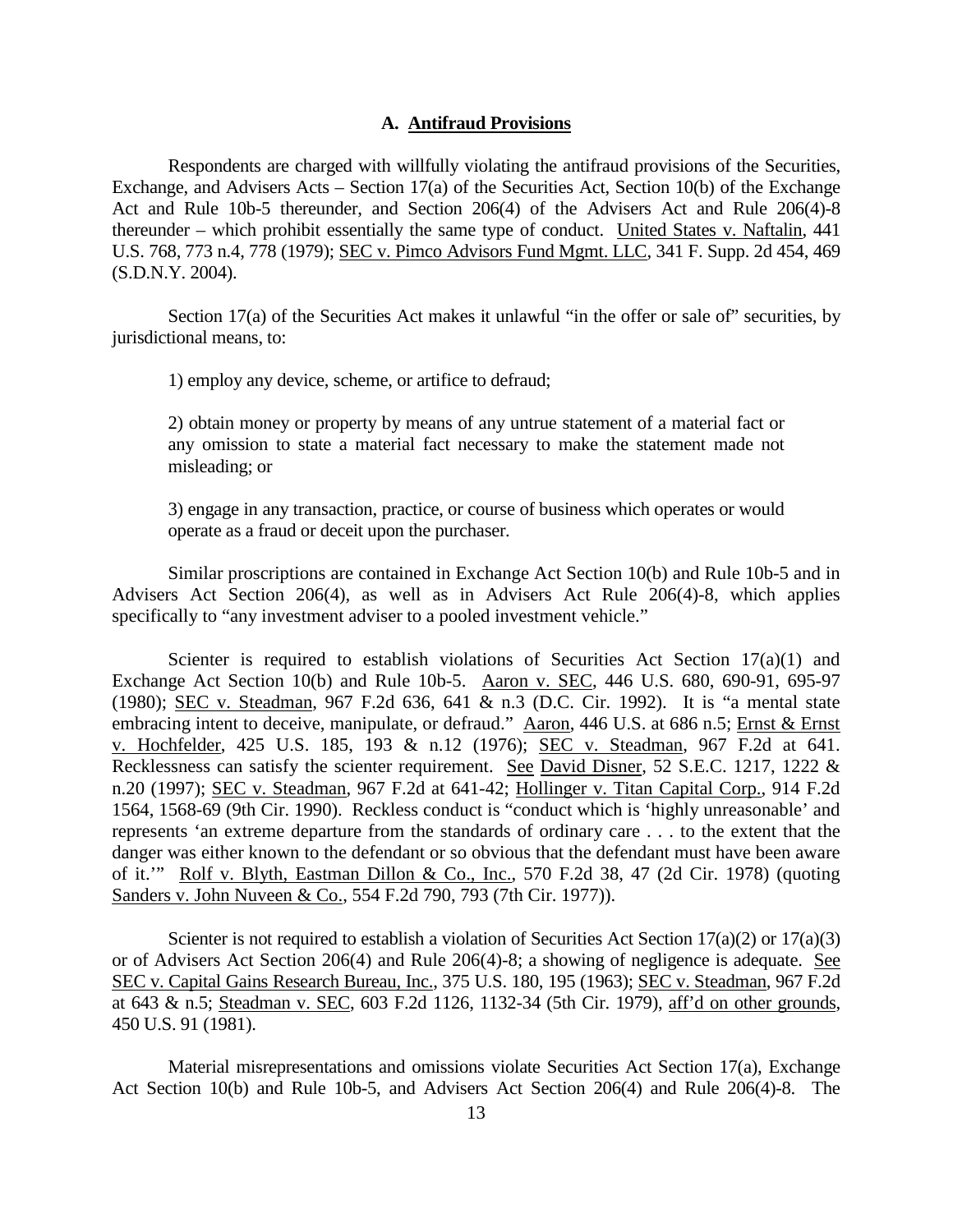standard of materiality is whether or not a reasonable investor or prospective investor would have considered the information important in deciding whether or not to invest. See Basic Inc. v. Levinson, 485 U.S. 224, 231-32, 240 (1988); TSC Indus., Inc. v. Northway, Inc., 426 U.S. 438, 449 (1976); SEC v. Steadman, 967 F.2d at 643.

#### **1. Respondents Are Fiduciaries**

Leaddog was the general partner of the Fund and received fees for managing the Fund. Thus it was an investment adviser within the meaning of the Advisers Act. See Section 202(a)(11) of the Advisers Act.<sup>[20](#page-13-0)</sup> See also Goldstein v. SEC, 451 F.3d 873, 876 (D.C. Cir. 2006) (holding that the general partner of a hedge fund is an investment adviser within the meaning of the Advisers Act).

Messalas and LaRocco, as owners and principals of Leaddog, were associated persons of an investment adviser. See Advisers Act Sections 202(a)(17), 203(f). Investment advisers and their associated persons are fiduciaries. Fundamental Portfolio Advisors, Inc., Securities Act Release No. 8251 (July 15, 2003), 56 S.E.C. 651, 684; see Capital Gains Research Bureau, Inc., 375 U.S. at 191-92, 194, 201; see also Transamerica Mortg. Advisors, Inc. v. Lewis, 444 U.S. 11, 17 (1979). As fiduciaries, they are required "to act for the benefit of their clients, . . . to exercise the utmost good faith in dealing with clients, to disclose all material facts, and to employ reasonable care to avoid misleading clients." SEC v. DiBella, No. 3:04-cv-1342 (EBB), 2007 WL 2904211, at \*12 (D. Conn. Oct. 3, 2007) (quoting SEC v. Moran, 922 F. Supp. 867, 895-96 (S.D.N.Y. 1996)), aff'd, 587 F.3d 553 (2d Cir. 2009); see also Capital Gains Research Bureau, Inc., 375 U.S. at 194 ("Courts have imposed on a fiduciary an affirmative duty of 'utmost good faith, and full and fair disclosure of all material facts,' as well as an affirmative obligation 'to employ reasonable care to avoid misleading' his clients." (footnotes omitted)). "[W]hat is required is '. . . not simply truth in the statements volunteered but disclosure' [of material facts]." Capital Gains Research Bureau, Inc., 375 U.S. at 201. "The law is well settled. . . that so-called 'half-truths' – literally true statements that create a materially misleading impression – will support claims for securities fraud." SEC v. Gabelli, 653 F.3d 49, 57 (2d Cir. 2011).

Leaddog is accountable for the actions of its responsible officers, Messalas and LaRocco. See C.E. Carlson, Inc. v. SEC, 859 F.2d 1429, 1435 (10th Cir. 1988) (citing A.J. White & Co. v. SEC, 556 F.2d 619, 624 (1st Cir. 1977)). A company's scienter is imputed from that of the individuals controlling it. See SEC v. Blinder, Robinson & Co., Inc., 542 F. Supp. 468, 476 n.3 (D. Colo. 1982) (citing SEC v. Manor Nursing Ctrs., Inc., 458 F.2d 1082, 1096-97 nn.16-18 (2d

<span id="page-13-0"></span> $20$  Section 202(a)(11) provides:

<sup>&</sup>quot;Investment adviser" means any person who, for compensation, engages in the business of advising others, either directly or through publications or writings, as to the value of securities or as to the advisability of investing in, purchasing, or selling securities, or who, for compensation and as part of a regular business, issues or promulgates analyses or reports concerning securities . . . .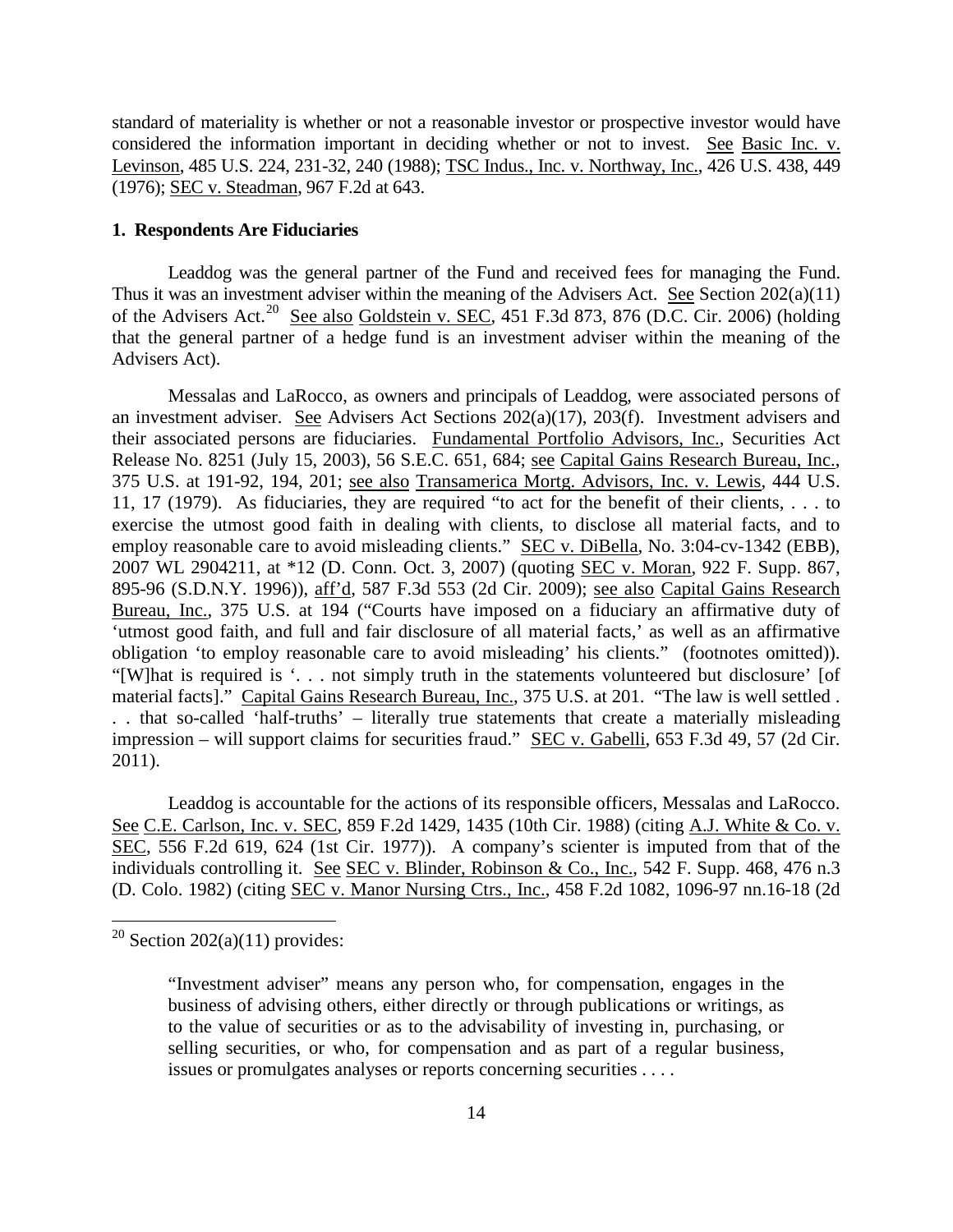Cir. 1972)). As associated persons of Leaddog, Messalas's and LaRocco's conduct and scienter are also attributed to the firm. See Section 203(e) of the Advisers Act.

## **2. Aiding and Abetting; Causing**

The OIP charges that Messalas and LaRocco "aided and abetted" and "caused" violations by Leaddog of Securities Act Section 17(a), Exchange Act Section 10(b) and Rule 10b-5, and Advisers Act Section 206(4) and Rule 206(4)-8, and LaRocco "aided and abetted" and "caused" Messalas's violation of those Advisers Act provisions. For "aiding and abetting" liability under the federal securities laws, three elements must be established: (1) a primary or independent securities law violation committed by another party; (2) awareness or knowledge by the aider and abettor that his or her role was part of an overall activity that was improper; and (3) that the aider and abettor knowingly and substantially assisted the conduct that constitutes the violation. See Graham v. SEC, 222 F.3d 994, 1000 (D.C. Cir. 2000); Woods v. Barnett Bank of Ft. Lauderdale, 765 F.2d 1004, 1009 (11th Cir. 1985); Investors Research Corp. v. SEC, 628 F.2d 168, 178 (D.C. Cir. 1980); IIT v. Cornfeld, 619 F.2d 909, 922 (2d Cir. 1980); Woodward v. Metro Bank of Dallas, 522 F.2d 84, 94- 97 (5th Cir. 1975); SEC v. Coffey, 493 F.2d 1304, 1316-17 (6th Cir. 1974); Russo Sec. Inc., Exchange Act Release No. 39181 (Oct. 1, 1997), 53 S.E.C. 271, 278 & n.16; Donald T. Sheldon, 51 S.E.C. 59, 66 (1992), aff'd, 45 F.3d 1515 (11th Cir. 1995); William R. Carter, 47 S.E.C. 471, 502- 03 (1981). A person cannot escape aiding and abetting liability by claiming ignorance of the securities laws. See Sharon M. Graham, Exchange Act Release No. 40727 (Nov. 30, 1998), 53 S.E.C. 1072, 1084 n.33, aff'd, 222 F.3d 994 (D.C. Cir. 2000). The knowledge or awareness requirement can be satisfied by recklessness when the alleged aider and abettor is a fiduciary or active participant. See Ross v. Bolton, 904 F.2d 819, 824 (2d Cir. 1990); Cornfeld, 619 F.2d at 923, 925; Rolf, 570 F.2d at 47-48; Woodward, 522 F.2d at 97. That is, it must be established that a respondent either acted with knowledge or that he "encountered 'red flags,' or 'suspicious events creating reasons for doubt' that should have alerted him to the improper conduct of the primary violator," or there was a danger so obvious that he must have been aware of it. Howard v. SEC, 376 F.3d 1136, 1143 (D.C. Cir. 2004).

For "causing" liability, three elements must be established: (1) a primary violation; (2) an act or omission by the respondent that was a cause of the violation; and (3) the respondent knew, or should have known, that his conduct would contribute to the violation. Robert M. Fuller, Securities Act Release No. 8273 (Aug. 25, 2003), 56 S.E.C. 976, 984, petition for review denied, 95 F. App'x 361 (D.C. Cir. 2004). A respondent who aids and abets a violation also is a cause of the violation under the federal securities laws. See Graham, 53 S.E.C. at 1085 n.35. Negligence is sufficient to establish liability for causing a primary violation that does not require scienter. See KPMG Peat Marwick LLP, Exchange Act Release No. 43862 (Jan. 19, 2001), 54 S.E.C. 1135, 1175, recon. denied, Exchange Act Release No. 44050 (Mar. 8, 2001), 74 SEC Docket 1351, petition for review denied, 289 F.3d 109 (D.C. Cir. 2002), reh'g en banc denied, 2002 U.S. App. Lexis 14543 (D.C. Cir. 2002).

An associated person may be charged as a primary violator, where, as here, the investment adviser is controlled by the associated person. John J. Kenny, Securities Act Release No. 8234 (May 14, 2003), 56 S.E.C. 448, 485 n.54. Messalas as majority owner controlled the firm and thus may be charged as a primary violator. Id. Accordingly, as discussed below, the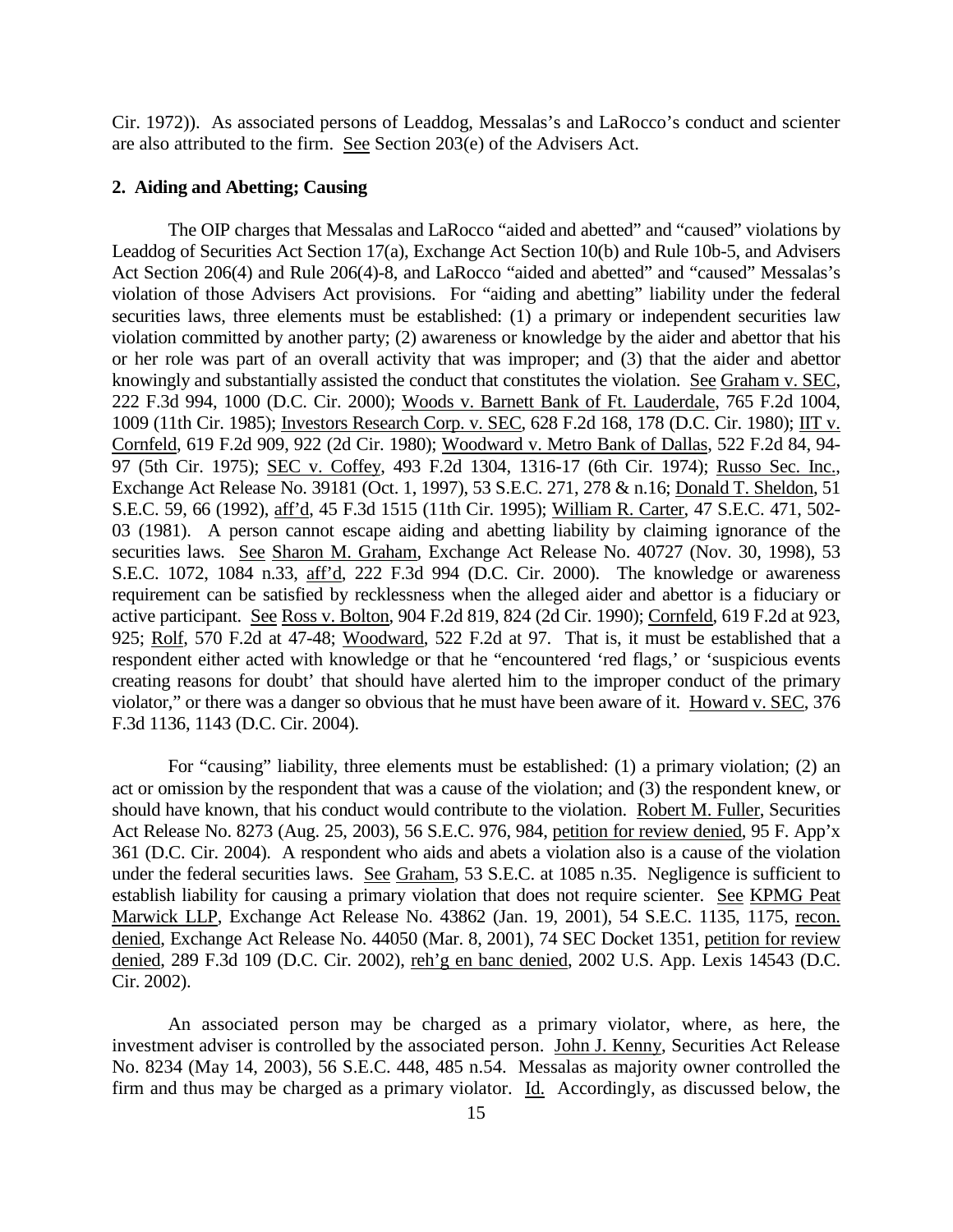undersigned has concluded that Messalas violated Advisers Act Section 206(4) and Rule 206(4)- 8 (which proscribe fraudulent conduct by investment advisers), as well as Securities Act Section 17(a) and Exchange Act Section 10(b) and Rule 10b-5. Thus, it is unnecessary to address his secondary liability for violating those provisions.

#### **3. Willfulness**

In addition to requesting a cease-and-desist order pursuant to Sections 8A of the Securities Act, 21C(a) of the Exchange Act, and 203(k) of the Advisers Act and disgorgement pursuant to Sections 8A(e) of the Securities Act, 21C(e) of the Exchange Act, and 203(j) of the Advisers Act, the Division requests sanctions pursuant to Sections 15(b) and 21B of the Exchange Act, 203(e), 203(f), and 203(i) of the Advisers Act, and 9(b) of the Investment Company Act. Willful violations by Respondents must be found in order to impose sanctions on them pursuant to Sections 15(b) and 21B of the Exchange Act, 203(f) and 203(i) of the Advisers Act, and 9(b) of the Investment Company Act. A finding of willfulness does not require an intent to violate, but merely an intent to do the act which constitutes a violation. See Wonsover v. SEC, 205 F.3d 408, 413-15 (D.C. Cir. 2000); Steadman v. SEC, 603 F.2d at 1135; Arthur Lipper Corp. v. SEC, 547 F.2d 171, 180 (2d Cir. 1976); Tager v. SEC, 344 F.2d 5, 8 (2d Cir. 1965).

## **B. Antifraud Violations**

The record shows that Respondents as fiduciaries violated the antifraud provisions by making material misstatements and omissions in the PPMs, their responses to the Buckley DDQ, their responses to the HedgeFund.net DDQ, and the financial statements that were sent to investors. These misstatements and omissions relate to Messalas's disciplinary history and that of brokerdealers with which he had been associated, the liquidity and concentration of the Fund's portfolio, and related-party transactions.

### **1. Disciplinary History**

Messalas claimed that he provided complete information to LaRocco and relied on LaRocco's legal judgment as to what to disclose in the PPMs, Buckley's DDQ, and HedgeFund.net's  $DDQ<sup>21</sup>$  In considering whether to credit an advice of counsel claim, the Commission considers four elements: "that the person made complete disclosure to counsel, sought advice on the legality of the intended conduct, received advice that the intended conduct was legal, and relied in good faith on counsel's advice" (footnote citing precedent omitted). Howard Brett Berger, Exchange Act Release No. 58950 (Nov. 14, 2008), 94 SEC Docket 11615, 11629-31, petition for review denied, 347 F. App'x 692 (2d Cir. 2009), cert. denied, 130 S. Ct. 2380 (2010). Counsel must also be independent. C.E. Carlson, Inc. v. SEC, 859 F.2d 1429, 1436 (10th Cir. 1988); Arthur Lipper Corp. v. SEC, 547 F.2d 171, 181-82 (2d Cir. 1976). The record contains little detail concerning the content of Messalas and LaRocco's discussions about disclosure. However, LaRocco was not, in fact, aware of Messalas's complete disciplinary history, nor was he aware of

<span id="page-15-0"></span> <sup>21</sup> Messalas does not claim that LaRocco vetoed disclosure of information that he urged be disclosed.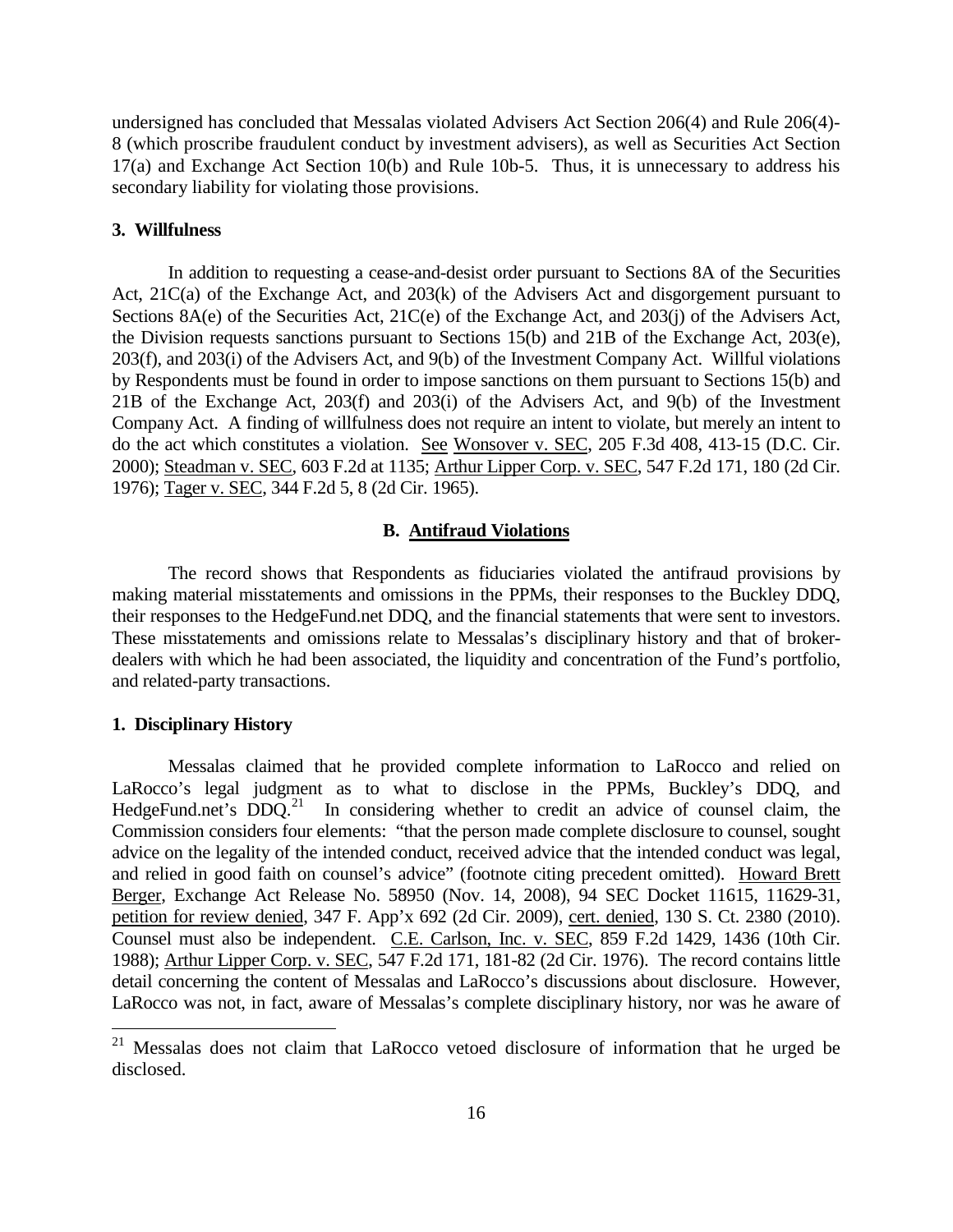the exact charges against Carlton Capital. Additionally, LaRocco, as a co-owner of Leaddog, was not independent. The facts show that both Messalas and LaRocco bear responsibility for the failure to disclose the disciplinary history. The disciplinary history is clearly material to an investor, and each individual Respondent had at least a reckless degree of scienter in withholding it, and each one's scienter is attributable to Leaddog. While they believe that to disclose the broker-dealers' disciplinary history could cause potential investors to judge Messalas unfairly, nonetheless a reasonable investor might consider this important in deciding whether or not to invest.

## **a. HedgeFund.net's DDQ**

The response "None" to the question "Please describe any litigation, complaints, arbitration, regulatory action and/or other disputes involving your firm, or its employees, in the past 5 years" was unambiguously false, and Messalas did not need any special legal knowledge to know this. The information Respondents supplied, in an email from LaRocco, was intended to be seen by potential investors on the HedgeFund.net website. It is not necessary to prove that any particular investor viewed the information; reliance is not an element of an enforcement action for securities fraud.

#### **b. Buckley's DDQ**

While Buckley's DDQ did not specifically ask about discipline imposed by self-regulatory organizations (SROs), and the response (signed by Messalas and LaRocco) was technically accurate, the failure to include the SRO disciplinary history was a material omission – the facts that were disclosed were truthful, but the response was misleading. The omitted disciplinary information was clearly material. Omitting the information was intended to prevent Buckley from learning information that might dissuade him from investing. Further, the omission was inconsistent with Respondents' fiduciary obligation to Buckley. Finally, the omission was consistent with Respondents' omitting such information elsewhere and supports the willfulness of their conduct in doing so.

#### **c. The PPMs**

Messalas's biography in the PPMs highlighted his experience in the securities industry. It included his history of association with broker-dealers back to 1992, omitting those that had been expelled or ceased operations due to legal problems, as well as omitting his own disciplinary history. For example, when Messalas was no longer associated with Carlton Capital, his biography was revised to include his new association and omitted Carlton Capital from his historical associations. This partial disclosure was misleading. These omissions were clearly intentional and intended to keep potential investors from learning information that an investor might consider pejorative. The information omitted was clearly material. His dynamically edited employment history in successive PPMs supports the conclusion that the incomplete and/or untruthful responses to the DDQs were intentional.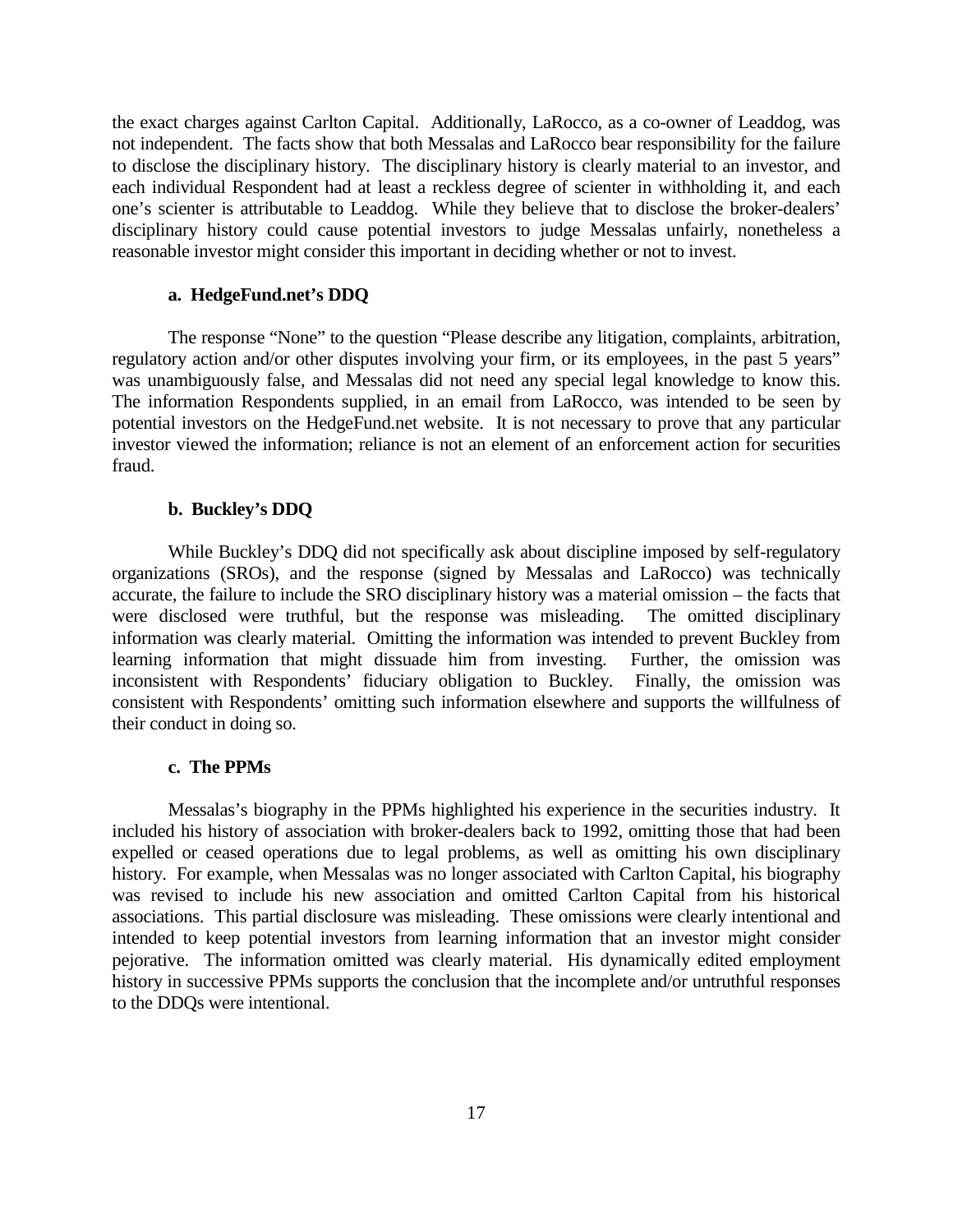#### **2. Liquidity**

The answers to Buckley's DDQ, provided by Messalas, as to the liquidity of Leaddog's portfolio were false. Far from being marketable assets readily convertible to cash, over 90% of Leaddog's investments had no readily ascertainable market values. Despite this, Messalas claimed that the portfolio could be liquidated in six months and attempted to justify this claim by stating that he could dispose of assets in private sales rather than in market transactions. The representation that Leaddog would "try to limit investments to 5% per issuer maximum" was manifestly false, given that the Fund's portfolio was concentrated in four issuers, with United EcoEnergy at 26.64%. Messalas's answers show at least a reckless degree of scienter – highly unreasonable and an extreme departure from the standards of ordinary care – and a clear violation of the fiduciary duty owed by an investment adviser. These representations were so far from the truth that LaRocco also, even absent special knowledge of trading the type of securities that Leaddog held, had to have known that they were misrepresentations. Accordingly, in addition to violating Securities Act Section 17(a) and Exchange Act Section 10(b) and Rule 10b-5, LaRocco aided and abetted and caused Leaddog's violation of those provisions and Leaddog's and Messalas's violations of Advisers Act Section 206(4) and Rule 206(4)-8.

The materiality of Respondents' misrepresentation about the Fund's liquidity is shown by the fact that Respondents were only able to return 10% of Buckley's investment because of the Fund's lack of liquidity. While Respondents point to boilerplate language in the offering materials warning against the possibility of almost any eventuality, this does not excuse misrepresentations. Again, Respondents' actions show at least a reckless degree of scienter.

## **3. Financial Statements**

Financial statements for the Fund's first year that Respondents sent to investors failed to disclose related-party transactions. This omission was clearly material and intended to conceal negative facts about the Fund – the extent of related-party dealings. As such, it was made with at least a reckless degree of scienter. The record evidence shows that only LaRocco had direct contact with the Spicer Jefferies auditors, and there is no evidence in the record to indicate that LaRocco discussed with Messalas whether to disclose related-party transactions. Any claim analogous to a reliance on advice of counsel claim must fail because Respondents did not disclose the related-party transactions to Spicer Jeffries. Rather, Respondents blame the auditor either for not affirmatively telling them which transactions should be disclosed or for failing to discover them. Their attempt to evade responsibility for the cover-up underscores their culpability.

In sum, it is concluded that Leaddog, Messalas, and LaRocco willfully violated, and LaRocco willfully aided and abetted and caused Leaddog's violations of, the antifraud provisions of the Securities and Exchange Acts by their material misrepresentations and omissions concerning Messalas's disciplinary history and that of broker-dealers with which he had been associated in the PPMs, Buckley's DDQ, and HedgeFund.net's DDQ. Additionally, Leaddog and Messalas willfully violated, and LaRocco willfully aided and abetted and caused their violations of, Advisers Act Section 206(4) and Rule 206(4)-8 by the same material misrepresentations and omissions. Leaddog and Messalas willfully violated Securities, Exchange, and Advisers Acts' provisions by their material misrepresentations and omissions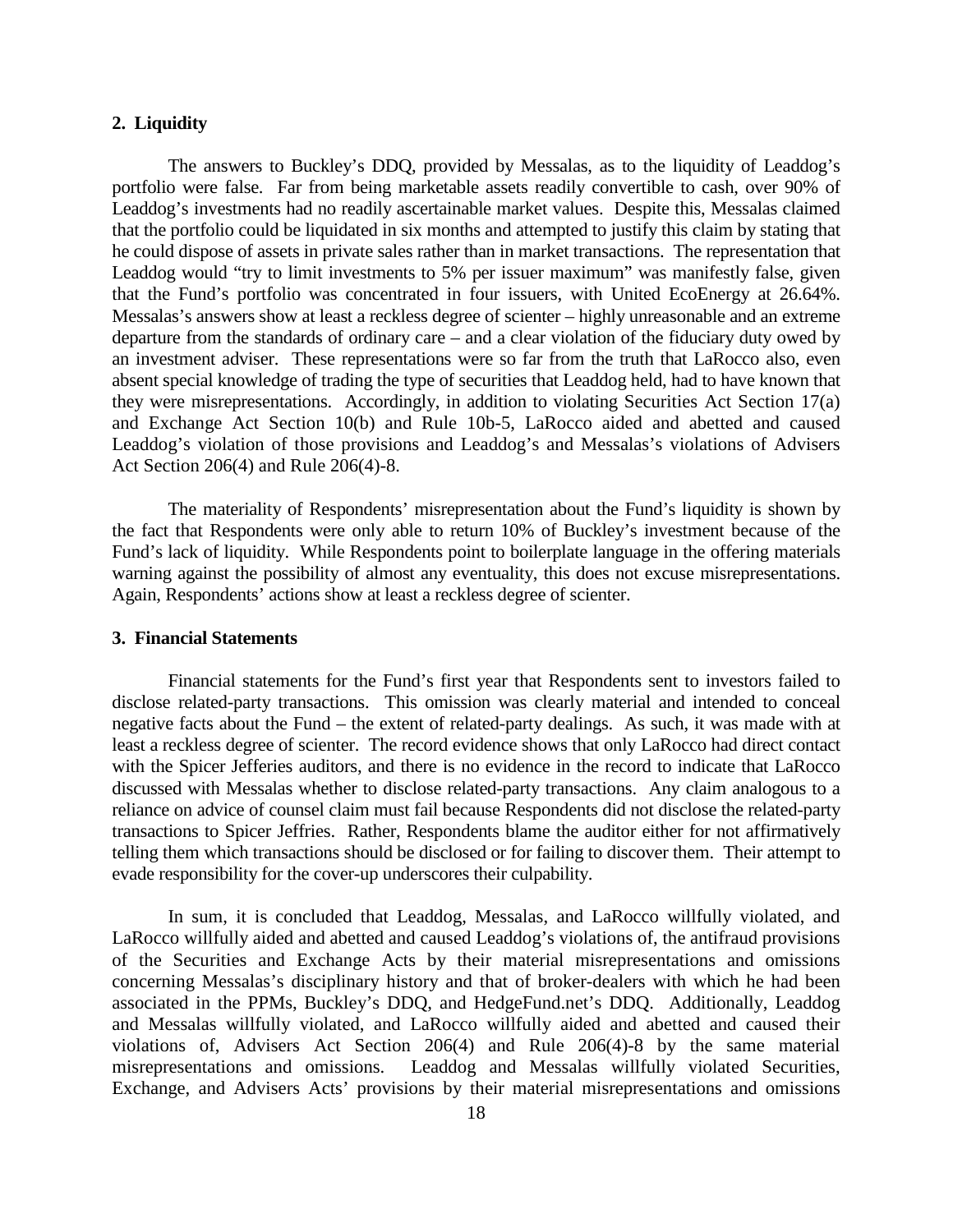concerning liquidity, and LaRocco willfully aided and abetted and caused those violations. Finally, Leaddog and LaRocco violated the Securities and Exchange Acts' provisions, and Leaddog violated the Advisers Act's provisions, by their material misrepresentations and omissions in the financial statements that were sent to investors, and LaRocco willfully aided and abetted and caused Leaddog's violations of those provisions.

#### **IV. SANCTIONS**

The Division requests cease-and-desist orders, disgorgement of \$220,572 plus prejudgment interest, third-tier civil money penalties, and industry bars, and that LaRocco be denied, permanently, the privilege of appearing or practicing before the Commission. As discussed below, Respondents will be ordered to cease and desist from violations of Section 17(a) of the Securities Act, Section 10(b) of the Exchange Act and Rule 10b-5 thereunder, and Section 206(4) of the Advisers Act and Rule 206(4)-8 thereunder; jointly and severally to disgorge \$220,572 plus prejudgment interest; and to pay, jointly and severally, a third-tier civil penalty of \$130,000. Broker, dealer, investment adviser, and investment company bars will be imposed on Messalas, and investment adviser and investment company bars, on LaRocco. Additionally, LaRocco will be denied, permanently, the privilege of appearing or practicing before the Commission as an attorney.

## **A. Sanction Considerations**

In determining sanctions, the Commission considers such factors as:

the egregiousness of the defendant's actions, the isolated or recurrent nature of the infraction, the degree of scienter involved, the sincerity of the defendant's assurances against future violations, the defendant's recognition of the wrongful nature of his conduct, and the likelihood that the defendant's occupation will present opportunities for future violations.

Steadman, 603 F.2d at 1140 (quoting SEC v. Blatt, 583 F.2d 1325, 1334 n.29 (5th Cir. 1978)). The Commission also considers the age of the violation and the degree of harm to investors and the marketplace resulting from the violation. Marshall E. Melton, Advisers Act Release No. 2151 (July 25, 2003), 56 S.E.C. 695, 698. Additionally, the Commission considers the extent to which the sanction will have a deterrent effect. Schield Mgmt. Co., Exchange Act Release No. 53201 (Jan. 31, 2006), 87 SEC Docket 848, 862 & n.46. As the Commission has often emphasized, the public interest determination extends to the public-at-large, the welfare of investors as a class, and standards of conduct in the securities business generally. See Christopher A. Lowry, Advisers Act Release No. 2052 (Aug. 30, 2002), 55 S.E.C. 1133, 1145, aff'd, 340 F.3d 501 (8th Cir. 2003); Arthur Lipper Corp., 46 S.E.C. 78, 100 (1975). The amount of a sanction depends on the facts of each case and the value of the sanction in preventing a recurrence. See Berko v. SEC, 316 F.2d 137, 141 (2d Cir. 1963); see also Leo Glassman, 46 S.E.C. 209, 211-12 (1975).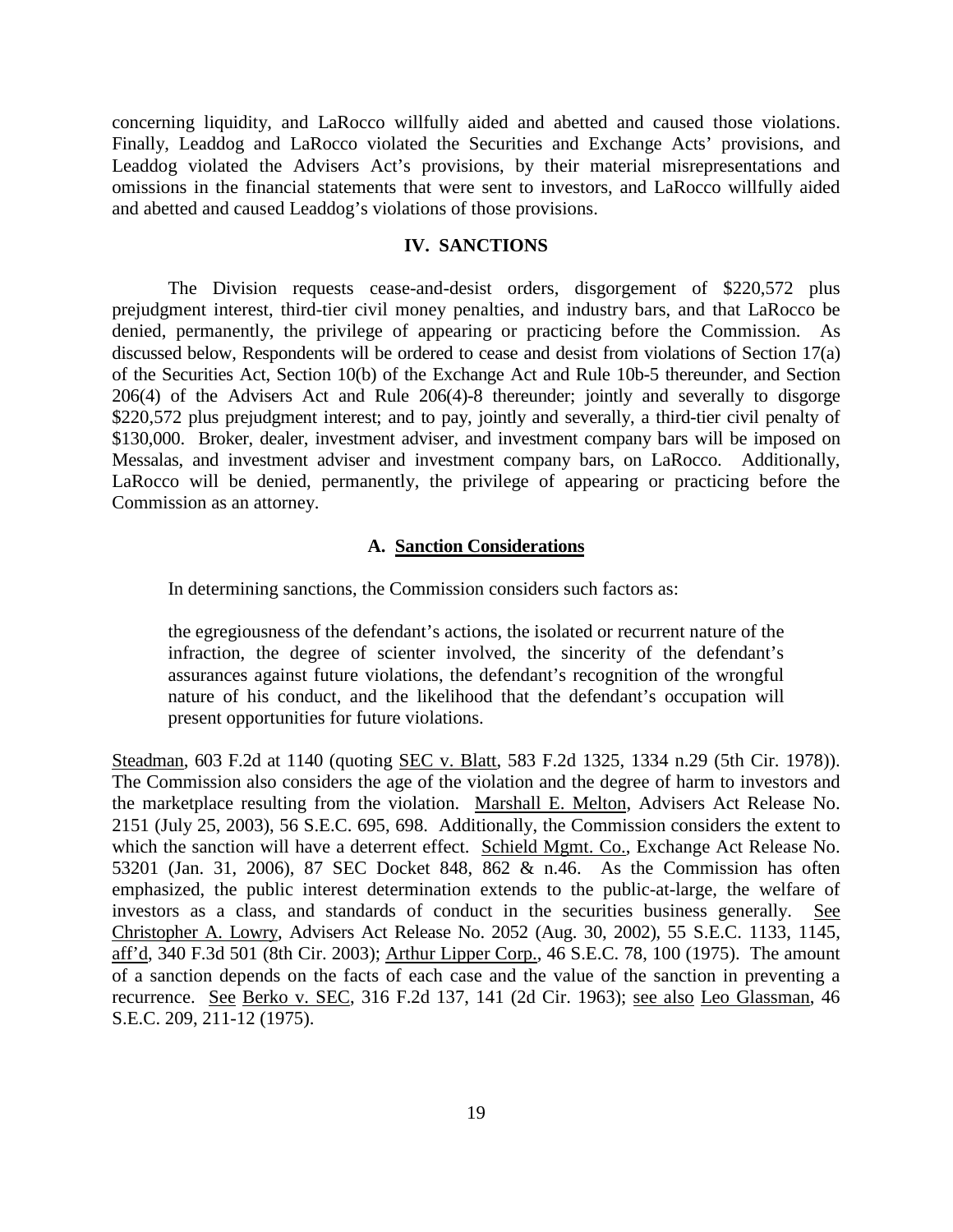## **B. Sanctions**

### **1. Cease and Desist**

Sections 8A of the Securities Act,  $21B(e)$  and  $21C(a)$  of the Exchange Act, and  $203(k)$  of the Advisers Act authorize the Commission to issue a cease-and-desist order against a person who "is violating, has violated, or is about to violate" any provision of those Acts or rules thereunder. Whether there is a reasonable likelihood of such violations in the future must be considered. KPMG Peat Marwick LLP, 54 S.E.C. at 1185. Such a showing is "significantly less than that required for an injunction." Id. at 1183-91. In determining whether a cease-and-desist order is appropriate, the Commission considers the Steadman factors quoted above, as well as the recency of the violation, the degree of harm to investors or the marketplace, and the combination of sanctions against the respondent. See id. at 1192; see also WHX Corp. v. SEC, 362 F.3d 854, 859-61 (D.C. Cir. 2004).

Respondents' conduct was egregious and recurrent, continuing for many months. The conduct involved at least a reckless degree of scienter. The lack of assurances against future violations and recognition of the wrongful nature of the conduct goes beyond a vigorous defense of the charges. Messalas's attempt to displace blame onto LaRocco is an aggravating factor, as is LaRocco's attempt to displace blame onto Spicer Jeffries. Messalas's and LaRocco's chosen occupations in or related to the financial industry will present opportunities for future violations. The violations were neither recent nor remote in time, having ended about three years ago. The evidence of record does not quantify the degree of harm to the marketplace in dollars but harm is evident from the dishonest nature of Respondents' misconduct. In light of these considerations, a cease-and-desist order is appropriate.

#### **2. Disgorgement**

Sections  $8A(e)$  of the Securities Act,  $21B(e)$  and  $21C(e)$  of the Exchange Act,  $203(i)$  of the Advisers Act, and 9(e) of the Investment Company Act authorize disgorgement of ill-gotten gains from Respondents. Disgorgement is an equitable remedy that requires a violator to give up wrongfully-obtained profits causally related to the proven wrongdoing. See SEC v. First City Fin. Corp., Ltd., 890 F.2d 1215, 1230-32 (D.C. Cir. 1989); see also Hateley v. SEC, 8 F.3d 653, 655-56 (9th Cir. 1993). It returns the violator to where he would have been absent the violative activity.

The Division requests that Respondents be ordered to disgorge ill-gotten gains of \$220,572. The Division reached this figure by doubling the amount Leaddog received during its first year of operation in management fees and performance allocation in order to include an estimated total for 2009. Respondents did not specifically dispute this calculation. Respondents will be ordered to disgorge \$220,572. The amount of the disgorgement ordered need only be a reasonable approximation of profits causally connected to the violation. See Laurie Jones Canady, Exchange Act Release No. 41250 (Apr. 5, 1999), 69 SEC Docket 1468, 1487 n.35 (quoting SEC v. First Jersey Sec., Inc., 101 F.3d 1450, 1475 (2d Cir. 1996)), petition for review denied, 230 F.3d 362 (D.C. Cir. 2000); <u>see also SEC v. First Pac. Bancorp</u>, 142 F.3d 1186, 1192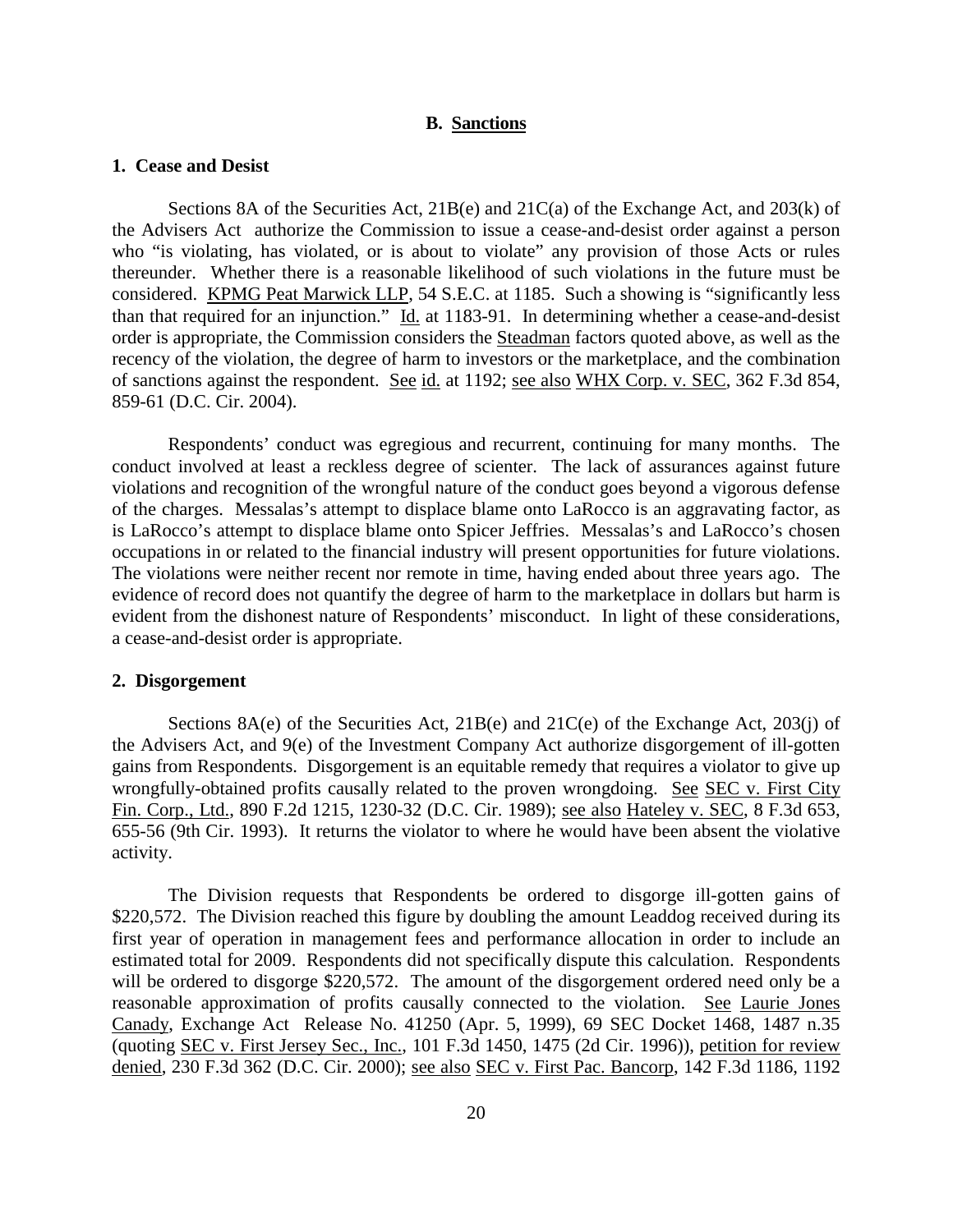n.6 (9th Cir. 1998) (holding disgorgement amount only needs to be a reasonable approximation of ill-gotten gains); accord First City Fin. Corp., 890 F.2d at 1230-31.

Respondents will be held jointly and severally liable for the disgorgement because Leaddog was Messalas's alter ego during the violative activities, with LaRocco as the other, 40%, owner. See Daniel R. Lehl, Securities Act Release No. 8102 (May 17, 2002), 55 S.E.C. 843, 874-75 & n.65 (citing SEC v. First Pac. Bancorp, 142 F.3d 1186, 1191 (9th Cir. 1998) (citing SEC v. Hughes Capital Corp., 124 F.3d 449, 455 (3d. Cir. 1997); SEC v. First Jersey Sec., Inc., 101 F.3d 1450, 1475 (2d. Cir. 1996); Hateley, 8 F.3d at 656)). Additionally, joint and several liability takes account of LaRocco's financial circumstances.

## **3. Civil Money Penalty**

Sections 21B of the Exchange Act, 203(i) of the Advisers Act, and 9(d) of the Investment Company Act authorize the Commission to impose civil money penalties for willful violations of the Securities, Exchange, Advisers, or Investment Company Acts or rules thereunder. In considering whether a penalty is in the public interest, the Commission may consider six factors: (1) fraud; (2) harm to others; (3) unjust enrichment; (4) previous violations; (5) deterrence; and (6) such other matters as justice may require. See Sections 21B(c) of the Exchange Act,  $203(i)(3)$  of the Advisers Act, and  $9(d)(3)$  of the Investment Company Act; New Allied Dev. Corp., Exchange Act Release No. 37990 (Nov. 26, 1996), 52 S.E.C. 1119, 1130 n.33; First Sec. Transfer Sys., Inc., 52 S.E.C. 392, 395-96 (1995); see also Jay Houston Meadows, Exchange Act Release No. 37156 (May 1, 1996), 52 S.E.C. at 787-88, aff'd, 119 F.3d 1219 (5th Cir. 1997); Consol. Inv. Servs., Inc., 52 S.E.C. 582, 590-91 (1996).

As to Respondents, there are no mitigating factors. They violated the antifraud provisions, so their violative actions "involved fraud [and] reckless disregard of a regulatory requirement" within the meaning of Sections  $21B(c)(1)$  of the Exchange Act,  $203(i)(2)$  of the Advisers Act, and 9(d)(2) of the Investment Company Act. Deterrence requires substantial penalties against Respondents because of the abuse of the fiduciary duty owed to advisory clients.

Penalties are in the public interest in this case. Penalties in addition to the other sanctions ordered are necessary for the purpose of deterrence. See Sections  $21B(c)(5)$  of the Exchange Act,  $203(i)(3)(E)$  of the Advisers Act, and  $9(d)(3)(E)$  of the Investment Company Act; see also H.R. Rep. No. 101-616 (1990). The Division requests that Respondents be ordered to pay thirdtier penalties, without specifying dollar amounts or units of violation. In addition to arguing that there were no violations, Respondents argue that civil penalties are not warranted, much less third-tier penalties. A third-tier penalty, as the Division requests, is appropriate because Respondents' violative acts involved fraud and resulted in the risk of substantial losses to other persons and gains to themselves. See Sections 21B(b)(3) of the Exchange Act, 203(i)(2)(C) of the Advisers Act, and  $9(d)(2)(C)$  of the Investment Company Act. Under those provisions, for each violative act or omission after February 14, 2005, the maximum third-tier penalty is \$130,000 for a natural person and \$650,000 for any other person. 17 C.F.R. § 201.1003. For violations after March 3, 2009, those values are \$150,000 and \$725,000, respectively. 17 C.F.R. § 201.1004. The provisions, like most civil penalty statutes, leave the precise unit of violation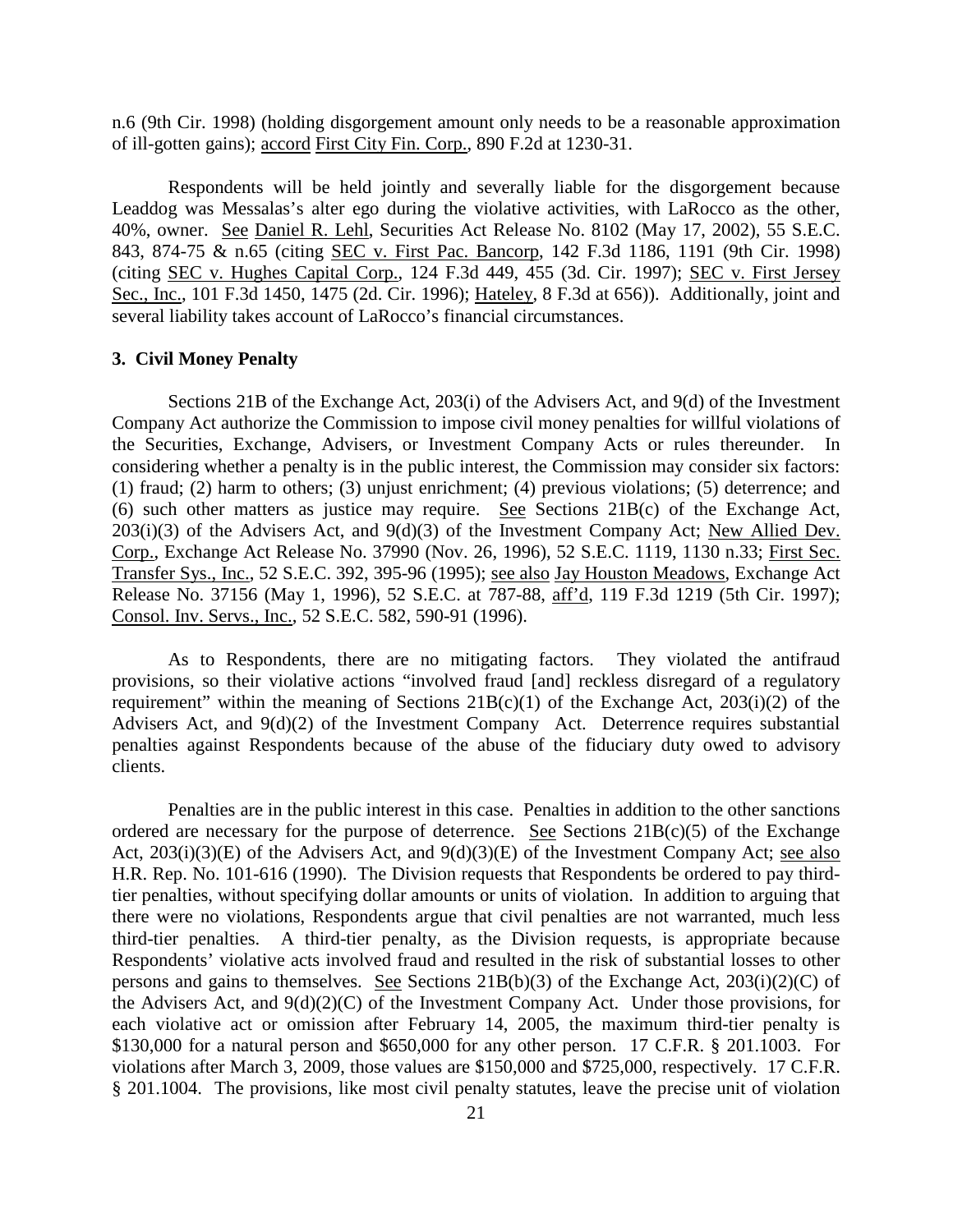undefined. See Colin S. Diver, The Assessment and Mitigation of Civil Money Penalties by Federal Administrative Agencies, 79 Colum. L. Rev. 1435, 1440-41 (1979).

The events at issue will be considered as one course of action related to marketing the Fund. Since Leaddog was essentially a two-man operation and was Messalas's alter ego during the violative activities, a total third-tier penalty amount of \$130,000 will be ordered against Respondents, jointly and severally. Additionally, joint and several liability takes account of LaRocco's financial circumstances.

## **4. Bar**

The Division requests an "industry bar." Broker, dealer, investment adviser, and investment company bars are authorized pursuant to Sections 15(b) of the Exchange Act, 203(f) of the Advisers Act, and  $9(b)$  of the Investment Company Act<sup>[22](#page-21-0)</sup> and will be ordered against Messalas.<sup>23</sup> Investment adviser and investment company bars will be ordered against LaRocco, who was not associated with a broker-dealer. Combined with other sanctions ordered, bars are in the public interest and appropriate deterrents. The violations involved scienter. Respondents' business provides them with the opportunity to commit violations of the securities laws in the future. The record shows a lack of recognition of the wrongful nature of the violative conduct. The individual Respondents' attempts to deflect blame onto others are aggravating factors. Because Respondents were fiduciaries, their abuse of the trust placed in them is particularly reprehensible.

#### **5. Rule 102(e) Sanction**

Rule 102(e) provides, "The Commission may censure a person or deny, temporarily or permanently, the privilege of appearing or practicing before it in any way to any person who is found . . . (iii) to have willfully violated, or willfully aided and abetted the violation of any provision of the Federal securities laws or the rules and regulations thereunder." The Commission has stated, "Not every violation of law . . . may be sufficient to justify invocation of the sanctions available under [the rule]. The violation must be of a character that threatens the

<span id="page-21-0"></span> $22$  The fact that the hedge fund was not a registered investment company is not a barrier to imposing an investment company bar. See Zion Capital Mgmt. LLC, Securities Act Release No. 8345 (Dec. 11, 2003), 57 S.E.C. 99, 110 n.27; see also Vladislav Steven Zubkis, Exchange Act Release No. 52876 (Dec. 2, 2005), 86 SEC Docket 2618, 2627, recon. denied, Exchange Act Release No. 53651 (Apr. 13, 2006), 87 SEC Docket 2584 (unregistered associated person of an unregistered broker-dealer barred from association with a broker or dealer).

<span id="page-21-1"></span> $23$  The Division's request also includes a collateral bar pursuant to the Dodd-Frank Wall Street Reform and Consumer Protection Act of 2010 (Dodd-Frank Act). However, Respondents' misconduct antedates the July 22, 2010, effective date of the Dodd-Frank Act. Neither the Commission nor the courts have approved such retroactive application of its provisions in any litigated case, and the undersigned declines to impose the new sanction retroactively. See Koch v. SEC, 177 F.3d 784 (9th Cir. 1999); see also Sacks v. SEC, 648 F.3d 945 (9th Cir. 2011).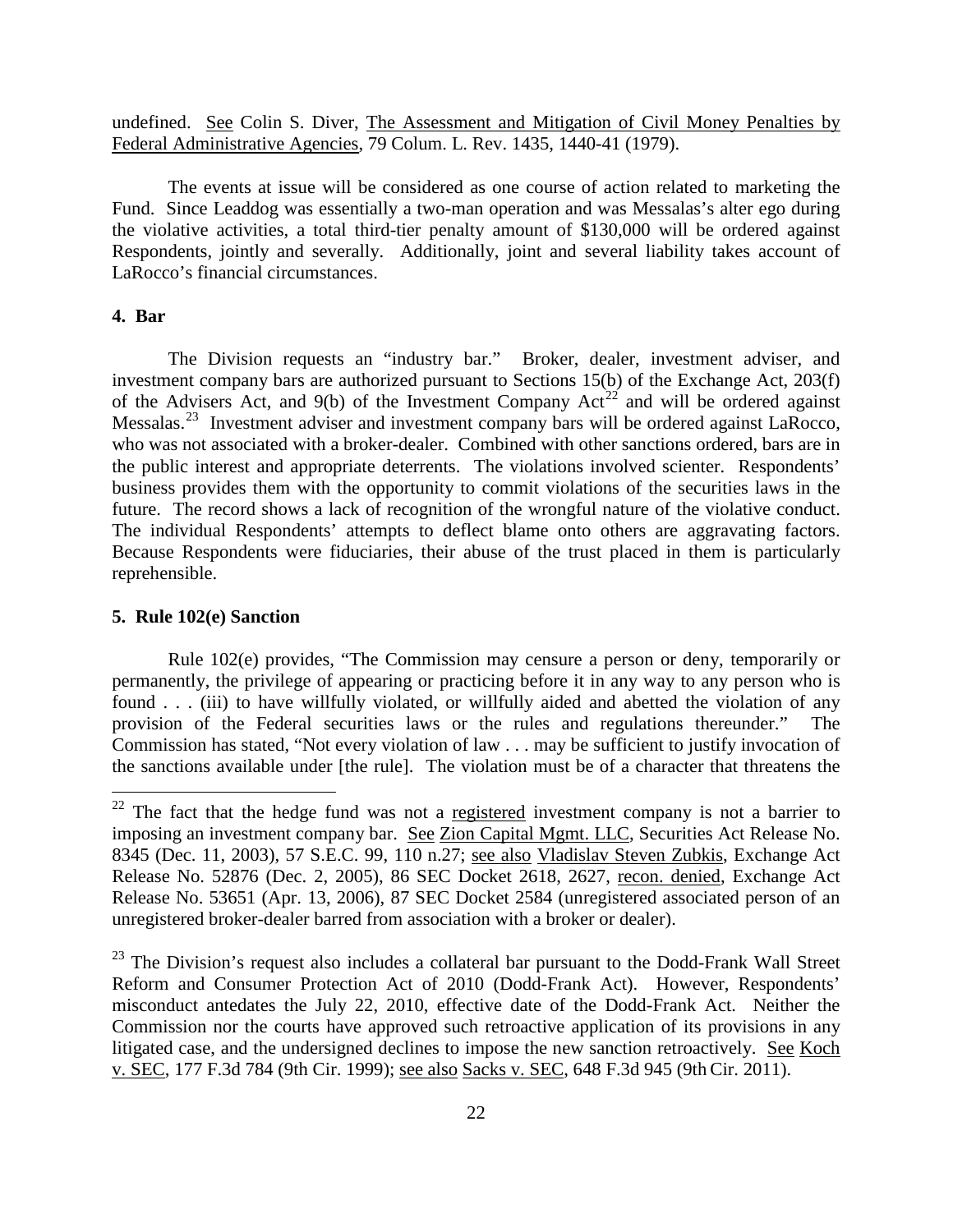integrity of the Commission's processes in the way that the activities of unqualified or unethical professionals do." William R. Carter, Exchange Act Release No. 17597 (Feb. 28, 1981), 47 S.E.C. 471, 478. Violation of the antifraud provisions is clearly such a violation. As the Commission said, in another context (an administrative proceeding based on an injunction from violating the antifraud provisions), "[C]onduct that violates the antifraud provisions of the federal securities laws is especially serious and subject to the severest of sanctions under the securities laws." Melton, 56 S.E.C. at 713. Because of issues discussed in Carter and in the few additional litigated cases in which the Commission considered disciplining attorneys pursuant to Rule 102(e),  $^{24}$  $^{24}$  $^{24}$  the Commission summarized its concerns relatively recently in Scott G. Monson, Investment Company Act Release No. 28323 (June 30, 2008), 93 SEC Docket 7517, 7522-25 & nn.9-26 and indicated that such proceedings were warranted only in cases of scienter-based conduct. In the instant case, LaRocco violated the antifraud provisions with scienter and thus should be denied the privilege of appearing or practicing before the Commission.

# **V. RECORD CERTIFICATION**

Pursuant to Rule 351(b) of the Commission's Rules of Practice, 17 C.F.R. § 201.351(b), it is certified that the record includes the items set forth in the record index issued by the Secretary of the Commission on August 15, 2012, as corrected on September 11, 2012.<sup>[25](#page-22-1)</sup>

## **VI. ORDER**

IT IS ORDERED that, pursuant to Sections 8A of the Securities Act,  $21C(a)$  of the Exchange Act, and 203(k) of the Advisers Act,

Leaddog Capital Markets, LLC, f/k/a Leaddog Capital Partners, Inc., CEASE AND DESIST from committing or causing any violations or future violations of Section 17(a) of the Securities Act, Section 10(b) of the Exchange Act and Rule 10b-5 thereunder, and Section 206(4) of the Advisers Act and Rule 206(4)-8 thereunder.

<span id="page-22-0"></span><sup>&</sup>lt;sup>24</sup> Those cases are: Steven Altman, **Esq.**, Exchange Act Release No. 63306 (Nov. 10, 2010), 99 SEC Docket 34405, petition for review denied, 666 F.3d 1322 (D.C. Cir. 2011) (permanent bar based on unethical and improper professional conduct while representing prospective witness in Commission administrative proceeding); Chris G. Gunderson, Esq., Exchange Act Release No. 61234 (Dec. 23, 2009), 97 SEC Docket 24040 (permanent bar based on injunction against violating antifraud and registration provisions); Scott G. Monson, Investment Company Act Release No. 28323 (June 30, 2008), 93 SEC Docket 7517 (dismissing proceeding against general counsel of broker-dealer based on unproven charges of causing broker-dealer's late trading violations; the Commission noted its "traditional reluctance to bring an administrative action against a lawyer for the negligent rendering of non-public legal advice to his or her own client." Id. at 7518).

<span id="page-22-1"></span> $25$  See Leaddog Capital Mkts., LLC, Admin. Proc. No. 3-14623 (A.L.J. Sept. 11, 2012) (unpublished) (deleting Respondents' Exhibit 86).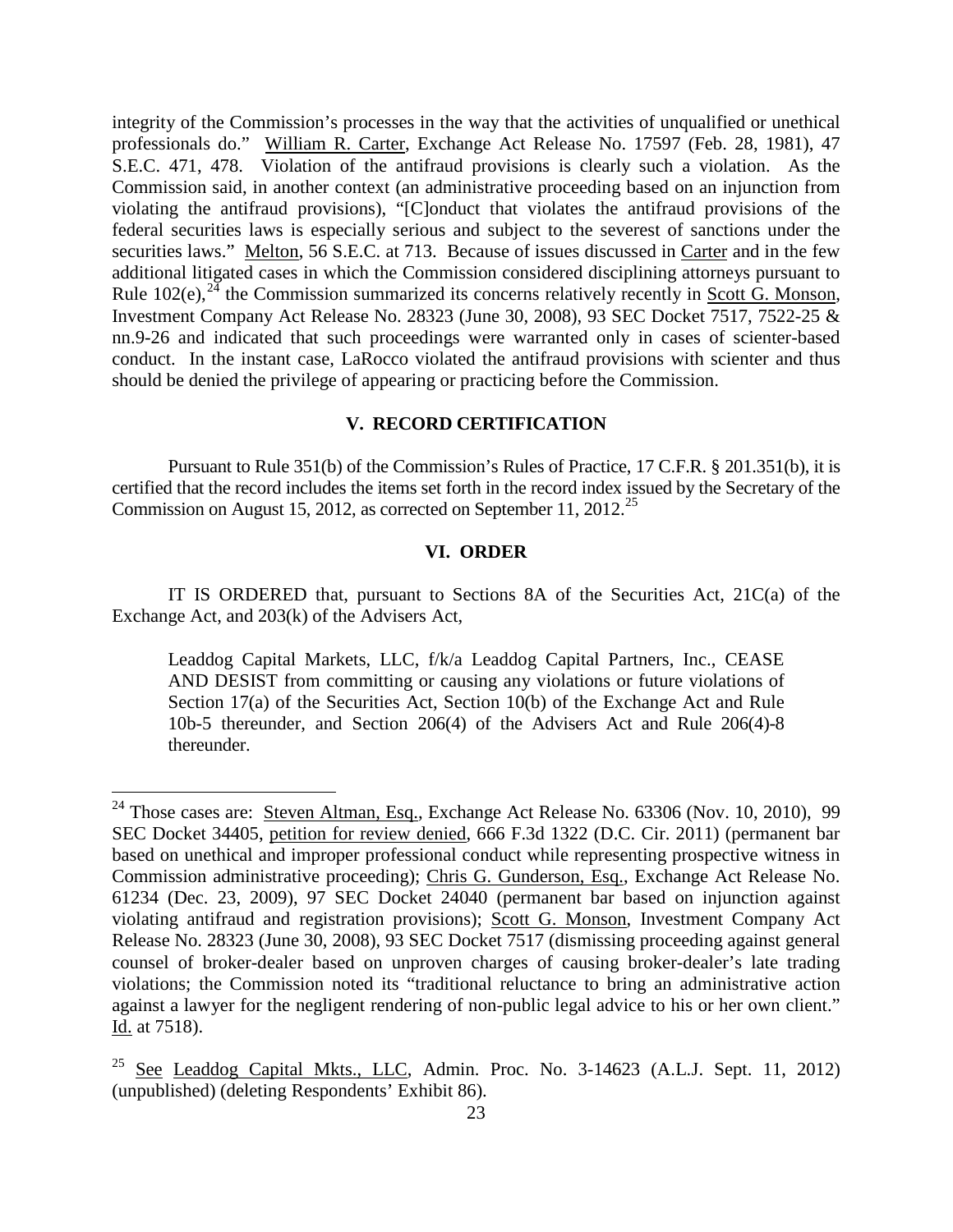Chris Messalas CEASE AND DESIST from committing or causing any violations or future violations of Section 17(a) of the Securities Act, Section 10(b) of the Exchange Act and Rule 10b-5 thereunder, and Section 206(4) of the Advisers Act and Rule 206(4)-8 thereunder.

Joseph LaRocco, Esq., CEASE AND DESIST from committing or causing any violations or future violations of Section 17(a) of the Securities Act, Section 10(b) of the Exchange Act and Rule 10b-5 thereunder, and Section 206(4) of the Advisers Act and Rule 206(4)-8 thereunder.

IT IS FURTHER ORDERED that, pursuant to Sections 8A(e) of the Securities Act, 21B(e) and 21C(e) of the Exchange Act, 203(j) of the Advisers Act, and 9(e) of the Investment Company Act, Leaddog Capital Markets, LLC, f/k/a Leaddog Capital Partners, Inc., Chris Messalas, and Joseph LaRocco, Esq., jointly and severally, DISGORGE \$220,572 plus prejudgment interest at the rate established under Section  $6621(a)(2)$  of the Internal Revenue Code, 26 U.S.C. § 6621(a)(2), compounded quarterly, pursuant to 17 C.F.R. § 201.600(b). Pursuant to 17 C.F.R. § 201.600(a), prejudgment interest is due from August 1, 2009, through the last day of the month preceding which payment is made.

IT IS FURTHER ORDERED that, pursuant to Sections 21B of the Exchange Act, 203(i) of the Advisers Act, and 9(d) of the Investment Company Act, Leaddog Capital Markets, LLC, f/k/a Leaddog Capital Partners, Inc., Chris Messalas, and Joseph LaRocco, Esq., jointly and severally, PAY A CIVIL MONEY PENALTY of \$130,000.

IT IS FURTHER ORDERED that, pursuant to Sections 15(b) of the Exchange Act, 203(f) of the Advisers Act, and 9(b) of the Investment Company Act,

Chris Messalas is barred from association with any broker, dealer, or investment adviser and is prohibited, permanently, from serving or acting as an employee, officer, director, member of an advisory board, investment adviser or depositor of, or principal underwriter for, a registered investment company or affiliated person of such investment adviser, depositor, or principal underwriter.

Joseph LaRocco, Esq., is barred from association with any or investment adviser and is prohibited, permanently, from serving or acting as an employee, officer, director, member of an advisory board, investment adviser or depositor of, or principal underwriter for, a registered investment company or affiliated person of such investment adviser, depositor, or principal underwriter.

IT IS FURTHER ORDERED that, pursuant to Rule 102(e)(1) of the Commission's Rules of Practice, as authorized pursuant to Section 4C of the Exchange Act, Joseph LaRocco, Esq., is denied, permanently, the privilege of appearing or practicing before the Commission as an attorney.

Payment of penalties and disgorgement plus prejudgment interest shall be made on the first day following the day this Initial Decision becomes final. Payment shall be made by